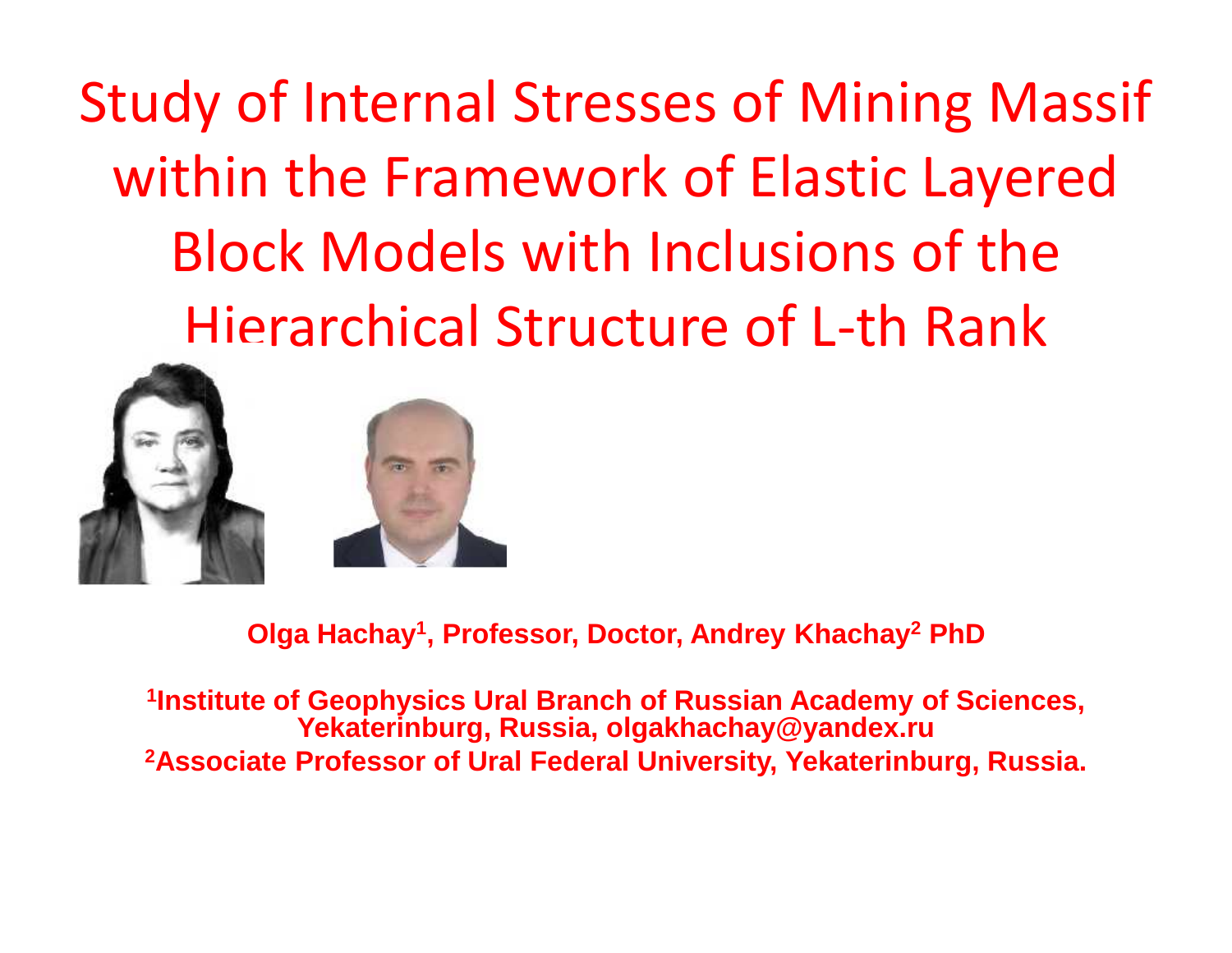### **Abstract**

**In recent years, new models of continuum mechanics, generalizing the classical theory of elasticity, have been intensively developed. These models are used to describe composite and statistically heterogeneous media, new structural materials, as well as for complex arrays in mine conditions. The paper presents an algorithm for the propagation of acoustic waves in the framework of active monitoring of elastic layered block media with inclusions of the hierarchical type of L-th rank. Relations for internal stresses and deformations for each hierarchical rank are obtained, which constitute the nonlocal theory of elasticity. The essential differences between the nonlocal theory of elasticity and the classical one and the connection between them are investigated. A characteristic feature of the theory of media with a hierarchical structure is the presence of scale parameters in explicit or implicit form, i.e. explicit or implicit non locality of the theory. This work focuses on the study of the effects of non locality and internal degrees of freedom, reflected in internal stresses, which are not described by the classical theory of elasticity and which can be potential precursors of the development of a catastrophic process in a mountain range.**

[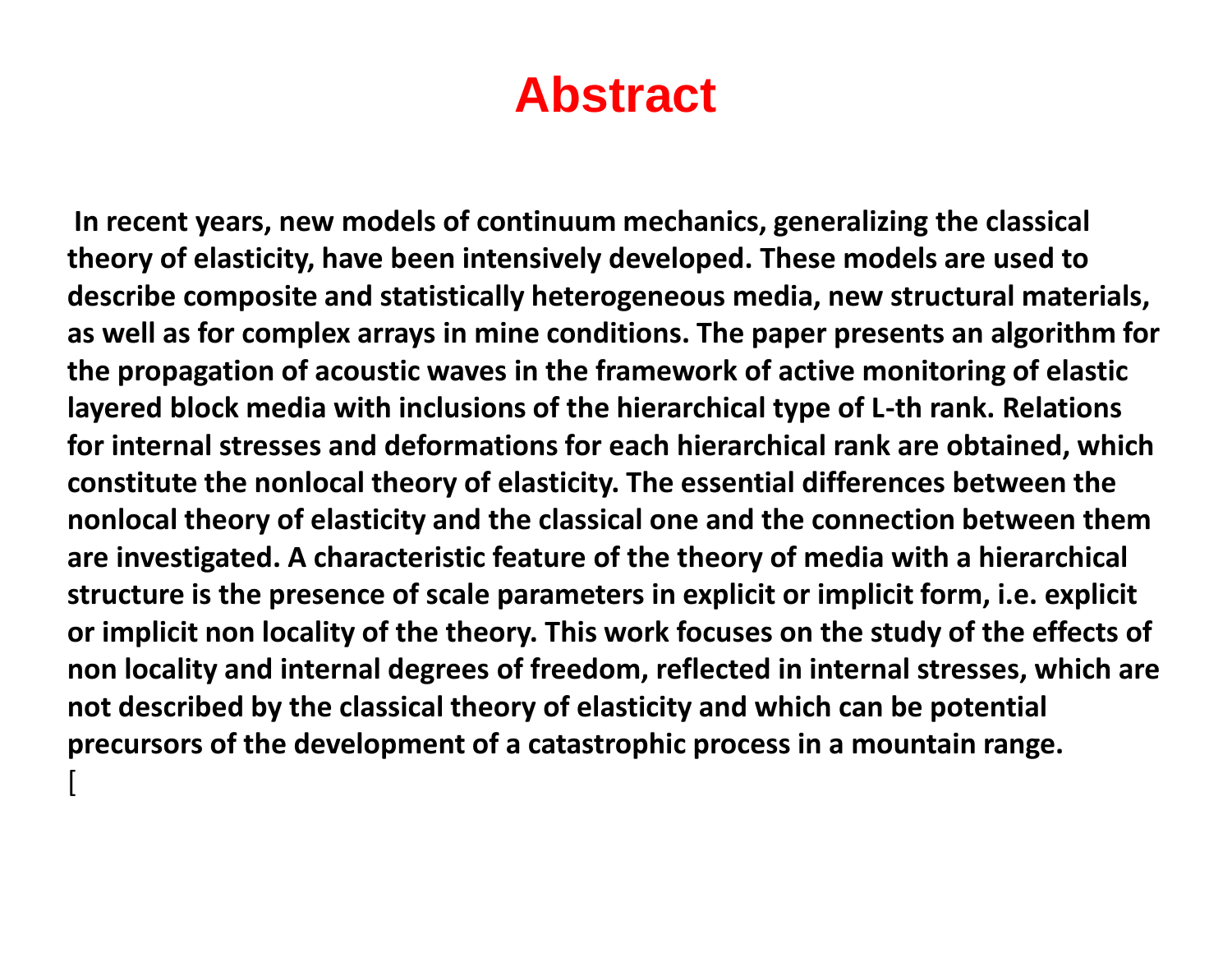In recent years, new physical and mathematical models of material media have been intensively developed, which can be considered as far-reaching generalizations of the classical theories of elasticity [1-4]. The science of plasticity and strength of solids is undergoing a paradigm shift. For a long time, the description of plastic deformation and fracture of solids has been developed in the framework of linear approximations of continuum mechanics (macro scale level) and physics of deformation defects in a loaded solid (micro scale level). However, in recent decades, it has become obvious that a deformable solid is a multilevel hierarchically organized system that should be described within the framework of nonlinear mechanics and non equilibrium thermodynamics [5]. The fundamental problems arising when applying the second law of thermodynamics to the analysis of systems at the macroscopic and microscopic levels are considered. It is shown that the non-equilibrium state of the system can cause the appearance of order in it and that irreversible processes can lead to the emergence of a new type of dynamic states of matter, called "dissipative structures" [2].

<sup>[1]</sup> V.E.Panin, V.A.Likhachev, Yu.V.Grinyaev Structural levels of deformation of solids. Novosibirsk,Russia:Nauka.(1985) 254p.

<sup>[2]</sup> I.Prigogine Introduction to the thermodynamics of irreversible processes. Time, structure and fluctuations. Nobel Lecture in Chemistry 1977. Miscow, Russia: Scientific Publishing Center "Regular and Chaotic Dynamics". (2001)123-155.

<sup>[3]</sup> I.A.Kunin Theory of elastic media with a microstructure, nonlocal theory of elasticity, M. The main editorial office of physical and mathematical literature of the publishing house Moscow,Russia:Nauka.(1975) 416p.

<sup>[4]</sup> E.I.Shemyakin, G.L.Fisenko, M.V.Kurlenya, V.N.Oparin et al. Effect of zonal disintegration of rocks around underground holes. DAN USSR.(1986), vol. 289, no. 5. 830-832.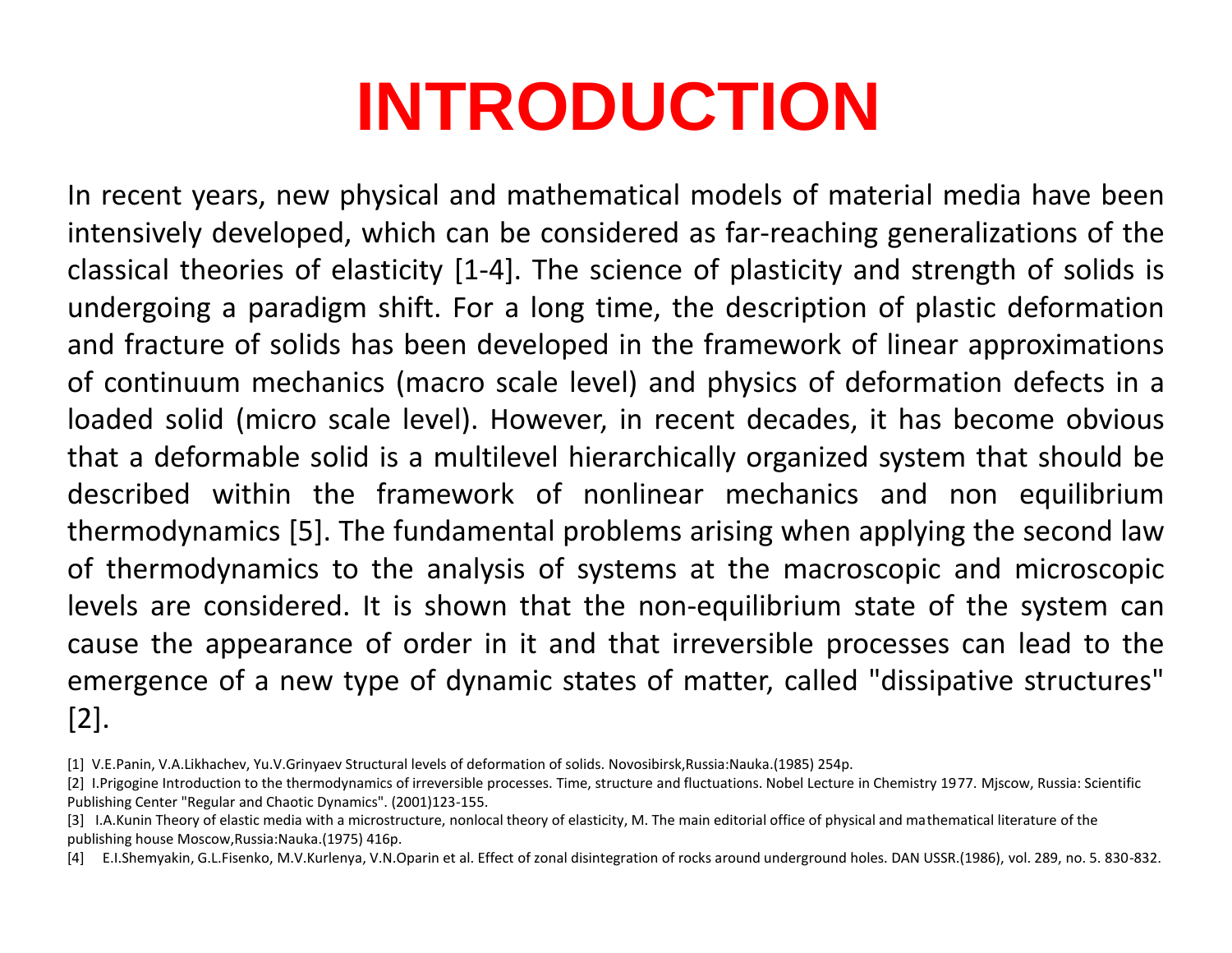Kunin's work [3] is devoted to a relatively narrow issue: the study of models of elastic media with a microstructure. Historically, one of the first models of an elastic medium that cannot be described within the framework of the classical theory of elasticity is the Cosserat continuum (1909). However, for a long time the memoir of E. and F. Cosserat remained unnoticed, and only starting from about 1958-60. generalized models of the Cosserat continuum began to develop intensively: the theory of oriented media, asymmetric, moment, multipolar, micro morphic, etc. theory of elasticity (for brevity, we will call them moment theories). To date, several hundred papers on this topic have been published, and their number continues to grow rapidly. Let us try to classify quite schematically various nonlocal theories of elastic media. A characteristic feature of all such theories is their explicit or implicit non locality. The latter, in turn, is manifested in the fact that the theory contains parameters that have the dimension of length. These scale parameters can have different physical meanings: for example, the distance between particles in discrete structures, the grain or cell size, the characteristic correlation radius or long-range forces, etc. But we will always assume that the scale parameters are small compared to the characteristic size of the body. A distinction should be made between cases of strong and weak non locality.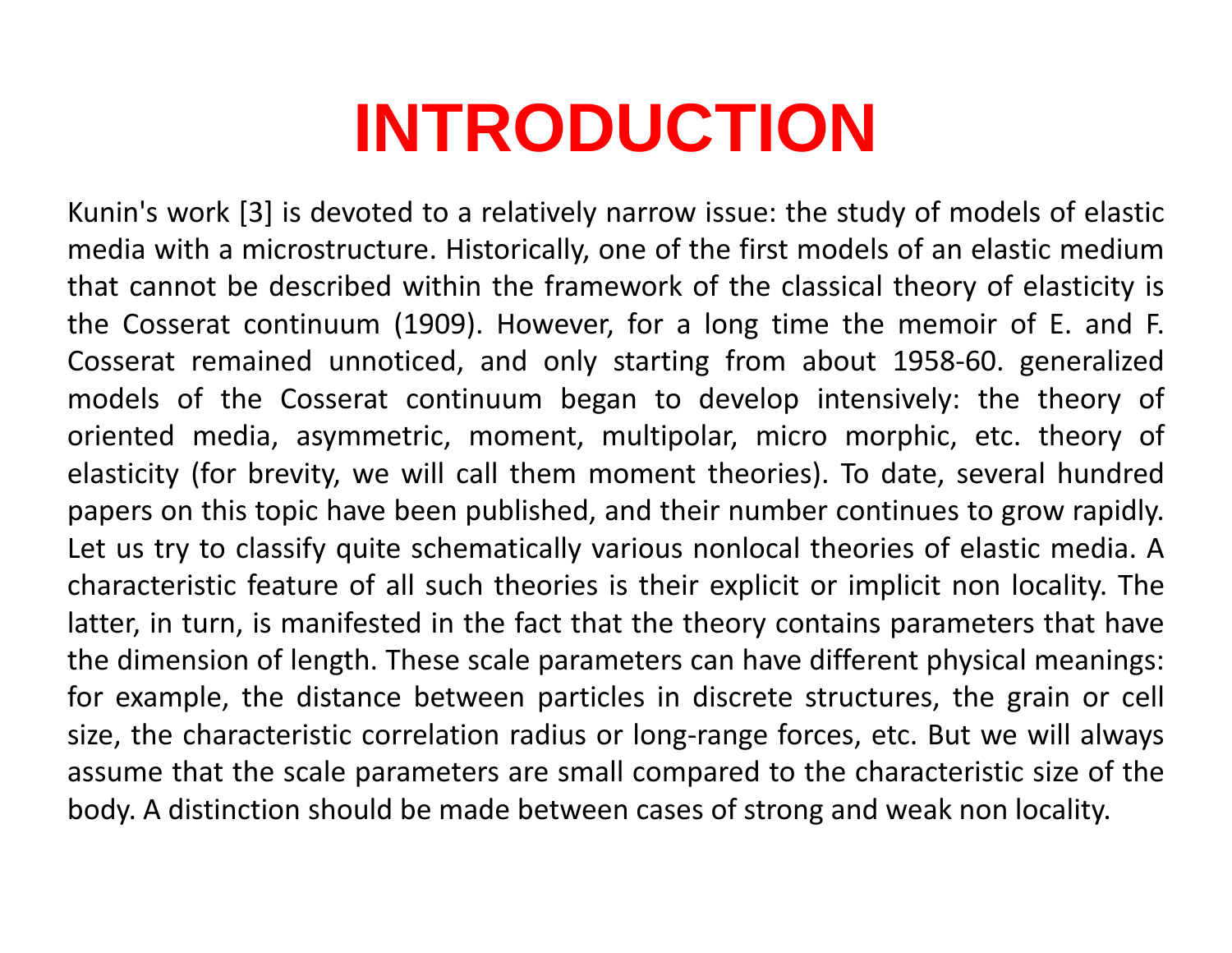If the "resolution" of the model is of the order of the scale parameter, i.e. within the framework of the corresponding theory, it is physically permissible to consider wavelengths commensurate with the scale parameter, then we will call the theory non local, or strongly non local (if we wish to emphasize this) .In such models, one can consider the elements of the medium on the order of the scale parameter, but, as a rule, distances, much smaller than the scale parameter have no physical meaning. In non local models, the propagation speed of waves depends on their wavelength; therefore, the term "medium with spatial dispersion" is also often used. We emphasize that non locality or spatial dispersion can have different origins. They can be caused by the microstructure of the medium (in particular, by the discreteness of the micro model) or by approximate consideration of such parameters as the thickness of a rod or plate. Accordingly, we can talk about the physical or geometric nature of non locality. Only effective elastic modules "know" about the structure of the original micro model, but it is, of course, impossible to extract this information from them. Hence it follows that an explicit account of the effects of the microstructure and, in particular, of the internal degrees of freedom is possible only with the simultaneous account of non locality, i.e. a consistent theory of elastic media with a microstructure must necessarily be nonlocal [3].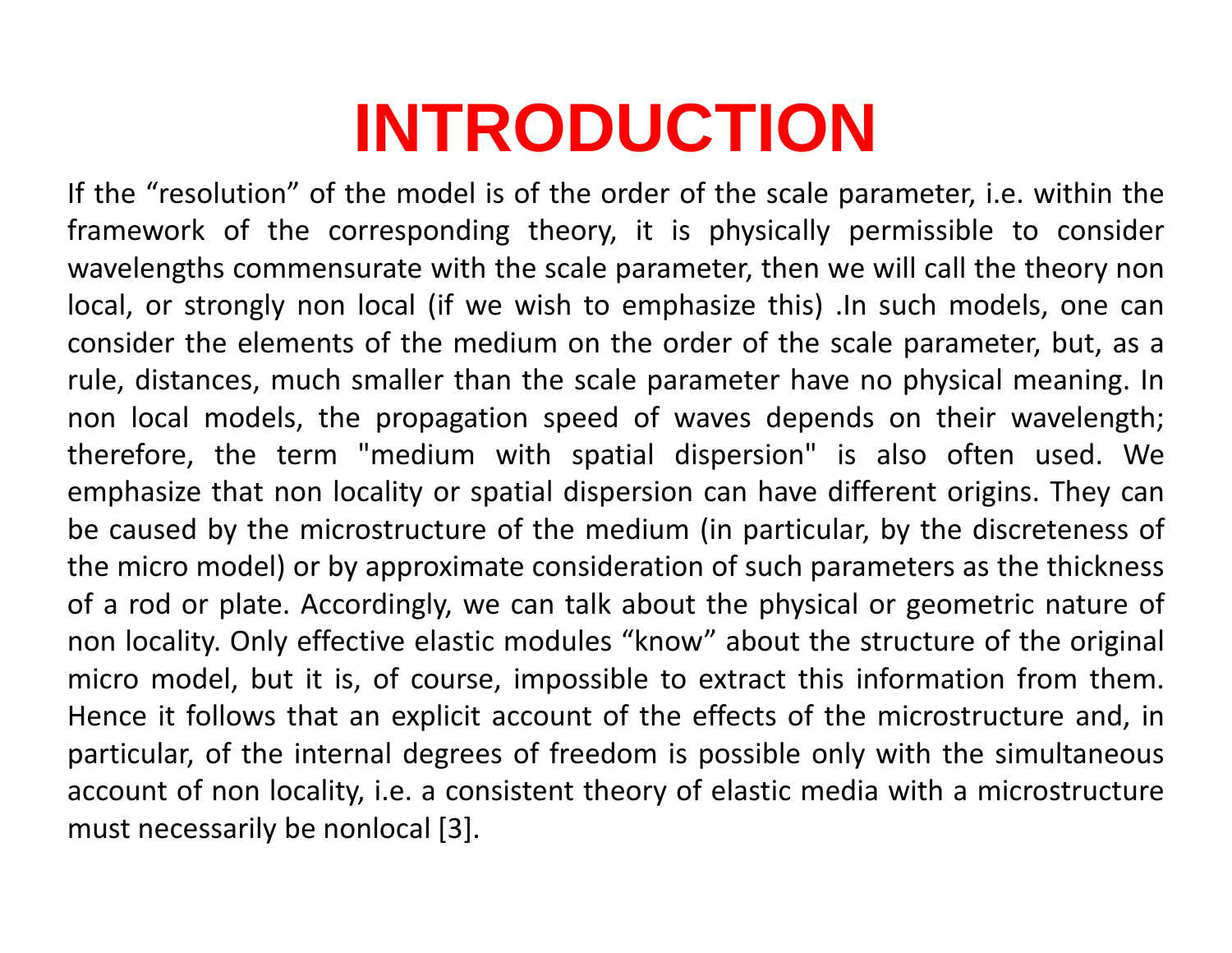In recent years, much attention has been paid to the study of the spatial stress-strain state of the rock mass. These studies are being conducted both with the aim of the practical development of great depths using deep mines. So it is with the aim of studying stresses in the earth's crust. The main attention is paid to experimental methods of observation of deformations and displacements in the rock massif in the vicinity of workings and stress estimates. The development of instrumental methods requires a thorough penetration of physical concepts into mining sciences. The discovered effect of zonal disintegration of rocks in the vicinity of underground workings at great depths is one of the natural states of a rock massif under the influence of gravitational and tectonic forces [4]. The work [6, see bibliography] describes in detail the problem of determining residual stresses by experimental methods, the nature of the occurrence and preservation of residual stresses in rocks, metal structures and multicomponent materials. When measuring stresses in a rock massif by unloading methods, the total result of deformations from removal is recorded residual stresses and stresses of external forces. However, in order to predict the possible destruction of the massif, it becomes necessary to separate the stresses of the massif into stresses of external forces and residual internal stresses.

[6]. K.T.Tazhibaev, A.S.Tashmamatov Residual stressesin rocks and a method fortheir determination. I.Ts "Technik" Bishkek,Kyrgizstan. (2014).126p.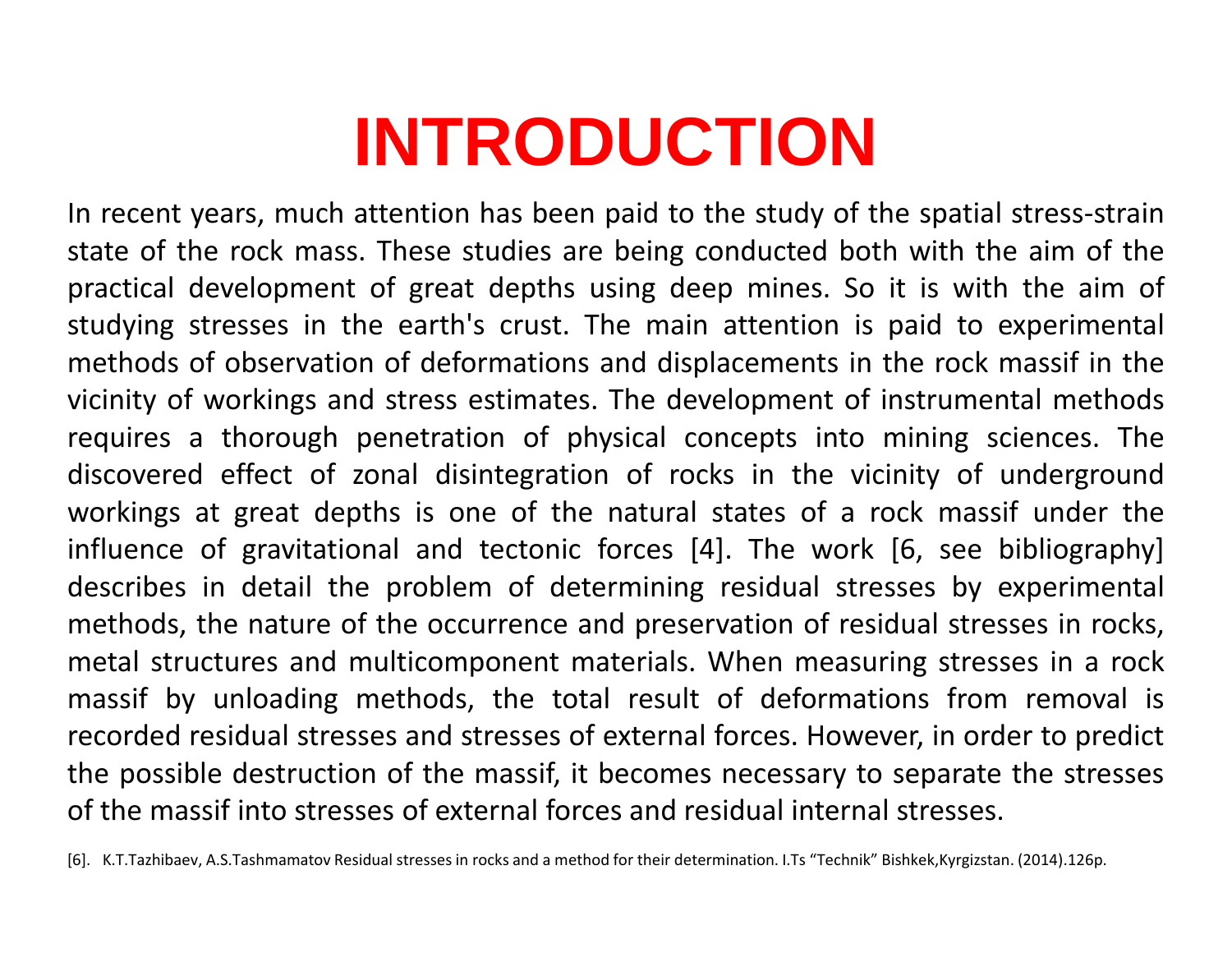. In this case, due to the fact that the structure of the array has a layered block form with internal inclusions of a hierarchical type, which are located none locally, it is necessary to be able to more accurately determine the possible source of internal destruction, which entails destruction according to the domino principle. In this paper, a 2D algorithm for determining internal stresses has been developed within the framework of acoustic monitoring of a layered block elastic medium with elastic hierarchical inclusions of the L-th rank.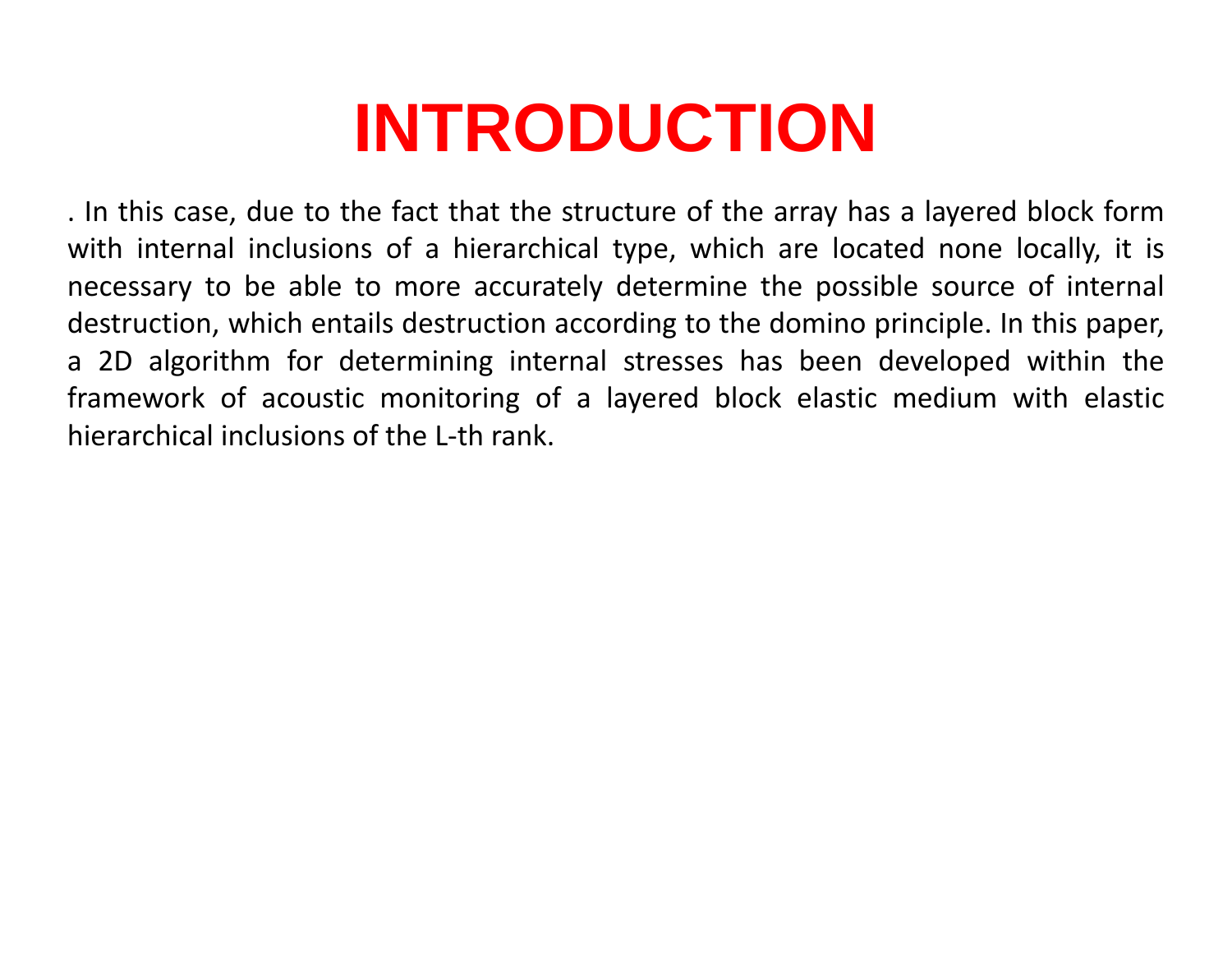### **II. 2D ALGORITHM FOR DETERMINING INTERNAL STRESSES WITHIN THE FRAMEWORK OF ACOUSTIC MONITORING OF A LAYERED BLOCK ELASTIC MEDIUM WITH ELASTIC HIERARCHICAL INCLUSIONS OF THE L-TH RANK D ALGORITHM**<br> **HIN THE FRAME**<br> **LAYERED BLOC**<br> **HIERARCHICA**<br> **g Longitudinal Wave**<br>
in located in the J-th laye<br>
in located in the J-th laye<br>
in located in the J-th laye<br>
in leterogeneities in an N-layer medi<br>
in letero **ALGORITHM FOR DETERMINING**<br> **N THE FRAMEWORK OF ACOUST**<br> **LAYERED BLOCK ELASTIC MEDIUI**<br> **HIERARCHICAL INCLUSIONS OF**<br> *Longitudinal Wave*<br>
algorithm for modeling sound diffraction by a two-d<br>
ocated in the J-th layer of **D ALGORITHM FO<br>
HIN THE FRAMEW<br>
LAYERED BLOCK<br>
HIERARCHICAL**<br> *g Longitudinal Wave*<br>
in algorithm for modeling so<br>
in located in the J-th layer of<br>
they, A.Yu. Khachay On the integration of<br>
heterogeneities in an N-layer **DRITHM FOR DETERMINING INTERNAL STR<br>
E FRAMEWORK OF ACOUSTIC MONITORIN<br>** *MED BLOCK ELASTIC MEDIUM WITH ELASTI***<br>** *Marge of an N-Ispectron* **(***MEDIUM WITH ELASTI***<br>** *Minal Wave***<br>** *More of an N-Ispectron (<i>MAP***) and diffracti E FRAMEWORK OF ACOUSTIC<br>
RED BLOCK ELASTIC MEDIUM<br>
MARCHICAL INCLUSIONS OF TI<br>** *G* **and** *Wave***<br>
In the J-th layer of an N-layer medium was writh<br>
they on the integration of seismic and electromagnetic active method<br>
is in EXECUTE SETTLE SETTLE SETTLE SETTLE SETTLE SETTLE SETTLE SETTLE SETTLE SETTLE SETTLE SETTLE SETTLE SETTLE SETTLE SETTLE SETTLE SETTLE SETTLE SETTLE SETTLE SURVIVE SURVIVED SURVIVED SURVIVED SURVIVED SURVIVED SURVIVED SUR ALGORITHM FOR DETERMINING II**<br> **N THE FRAMEWORK OF ACOUSTIC**<br> **AYERED BLOCK ELASTIC MEDIUM**<br> **HIERARCHICAL INCLUSIONS OF TH**<br> *ongitudinal Wave*<br>
gorithm for modeling sound diffraction by a two-dime<br>
cated in the J-th la **IN THE FRAMEWORK OF ACC<br>
IN THE FRAMEWORK OF ACC<br>
LAYERED BLOCK ELASTIC ME<br>
HIERARCHICAL INCLUSIONS<br>** *Longitudinal Wave***<br>
algorithm for modeling sound diffraction by a<br>
located in the J-th layer of an N-layer medium<br>
ay, DR DETERMINING INTERNAL STRESSES**<br> **VORK OF ACOUSTIC MONITORING OF A**<br> **CELASTIC MEDIUM WITH ELASTIC**<br> **INCLUSIONS OF THE L-TH RANK**<br>
pound diffraction by a two-dimensional elastic homogeneous<br>
of an N-layer medium was w **ID ALGORITHM FOR DETERMINING INTERNAL STRES<br>
HIN THE FRAMEWORK OF ACOUSTIC MONITORING<br>
LAYERED BLOCK ELASTIC MEDIUM WITH ELASTIC<br>
HIERARCHICAL INCLUSIONS OF THE L-TH RANK<br>** *m* **logaritudinal Wave<br>
n located in the J-th la NING INTERNAL STRESSES<br>
DUSTIC MONITORING OF A<br>
EDIUM WITH ELASTIC<br>
S OF THE L-TH RANK<br>
a two-dimensional elastic homogeneous<br>
m was written.<br>
cative methods for mapping and monitoring the state of two-<br>
mputer technologi INTERNAL STRESSES**<br> **C MONITORING OF A**<br> **MITH ELASTIC**<br> **CHE L-TH RANK**<br>
mensional elastic homogeneous<br>
ritten.<br>
mods for mapping and monitoring the state of two-<br>
mologies, control, radio electronics".(2011), no. 2<br>  $\$

#### *A. Using Longitudinal Wave*

In [7], an algorithm for modeling sound diffraction by a two-dimensional elastic homogeneous inclusion located in the J-th layer of an N-layer medium was written.

[7] O.A.Hachay, A.Yu. Khachay On the integration of seismic and electromagnetic active methods for mapping and monitoring the state of twodimensional heterogeneities in an N-layer medium. Bulletin of SURGU, series "Computer technologies, control, radio electronics".(2011), no. 2 (219). 49-56.

**HIN THE FRAMEWORK OF ACOUSTIC MONITORING  
\nLAYERED BLOCK ELASTIC MEDIUM WITH ELASTIC  
\nHIERARCHICAL INCLUSIONS OF THE L-TH RANK  
\n*ng longitudinal Wave*  
\nin located in the J-th layer medium was written.  
\n
$$
\frac{(\lambda_{i,p}^2 - k_{i,l}^2)}{2f} \iint_{\delta}^{\delta} (M)G_{s,p,j}(M,M^0)d\theta_{j,l} + \frac{m_{\text{max}}}{f}(\theta_{j,l})
$$
\n
$$
= \frac{(m_{\text{max}} - m_{\text{max}})}{m_{\text{max}} \sin \theta_{j,l}} \iint_{\delta}^{\delta} (M)G_{s,p,j}(M,M^0)d\theta_{j,l} + \frac{m_{\text{max}}}{f}(\theta_{j,l})
$$
\n
$$
= \frac{(M_{\text{max}} - m_{\text{max}})}{m_{\text{max}} \sin \theta_{j,l}} \iint_{\delta}^{\delta} (M)G_{s,p,j}(M,M^0)d\theta_{j,l} + \frac{m_{\text{max}}}{m_{\text{max}}}(\theta_{j,l})
$$
\n
$$
= \frac{(M_{\text{max}} - m_{\text{max}})}{m_{\text{max}}} \iint_{\delta}^{\delta} d\theta_{j,l} = \frac{1}{2} (M^0)M^0 d\theta_{j,l} + \frac{1}{2} (M^0) - \frac{1}{2} (M^0) + \frac{1}{2} (M^0) + \frac{1}{2} (M^0) + \frac{1}{2} (M^0) + \frac{1}{2} (M^0) + \frac{1}{2} (M^0) + \frac{1}{2} (M^0) + \frac{1}{2} (M^0) + \frac{1}{2} (M^0) + \frac{1}{2} (M^0) + \frac{1}{2} (M^0) + \frac{1}{2} (M^0) + \frac{1}{2} (M^0) + \frac{1}{2} (M^0) + \frac{1}{2} (M^0) + \frac{1}{2} (M^0) + \frac{1}{2} (M^0) + \frac{1}{2} (M^0) + \frac{1}{2} (M^0) + \frac{1}{2} (M^0) + \frac{1}{2} (M^0) + \frac{1}{2} (M^0) + \frac{1}{2} (M^0) + \frac{1}{2} (M^0)
$$**

**IO BLOCK ELASTIC MEDIUM WITH ELASTI**<br> **RCHICAL INCLUSIONS OF THE L-TH RANK**<br> **RCHICAL INCLUSIONS OF THE L-TH RANK**<br>
or modeling sound diffraction by a two-dimensional elastic hom<br>
he J-th layer of an N-layer medium was w  $\{(M^0), M^0 \in S_c\}$  index *ji* denotes the belonging of the properties of the  $\{(M^0), M^0 \notin S_C\}$  field in a layered medium in the absence of heterogeneity: **ELASTIC MEDIUM WITH ELASTIC**<br> **NCLUSIONS OF THE L-TH RANK**<br>
and diffraction by a two-dimensional elastic homogeneous<br>
sismic and electromagnetic active methods for mapping and monitoring the state of two-<br>
letin of SURGU where  $G_{S_n}$  (*M*, *M*<sup>0</sup>) is the function of the source of the seismic field, the boundary value problem for which was **DNS OF THE L-TH RANK**<br>
In by a two-dimensional elastic home<br>
edium was written.<br>
Integrative methods for mapping and monitoring ties<br>
"Computer technologies, control, radio electronics<br>
where  $G_{Sp,j}(M,M^0)$  is the function formulated in [7],  $k_{1ii}^2 = \mathbb{S}^2(\dots_{ii}/\})_{ii}$  is the wave number for the longitudinal wave, in the above expression, the medium inside the heterogeneity, *ja* - outside the heterogeneity,  $\}$  is the Lamé constant,  $\ldots$  is the density of **NIEDIUM WITH ELASTIC**<br> **DNS OF THE L-TH RANK**<br>
In by a two-dimensional elastic homogeneous<br>
edium was written.<br>
inagenetic active methods for mapping and monitoring the state of two-<br>
ies "computer technologies, control,  $\vec{u} = grad\{-\}$ displacement vector,  $\int_0^0$ - potential of a normal seismic -contour of heterogeneity, Sc-area of heterogeneity.

In [8], an algorithm for modeling sound diffraction on a two-dimensional elastic inclusion of a hierarchical structure of rank  $l$  ( $l = 1... L$ ), located in the J-th layer of an N-layer medium, is written out.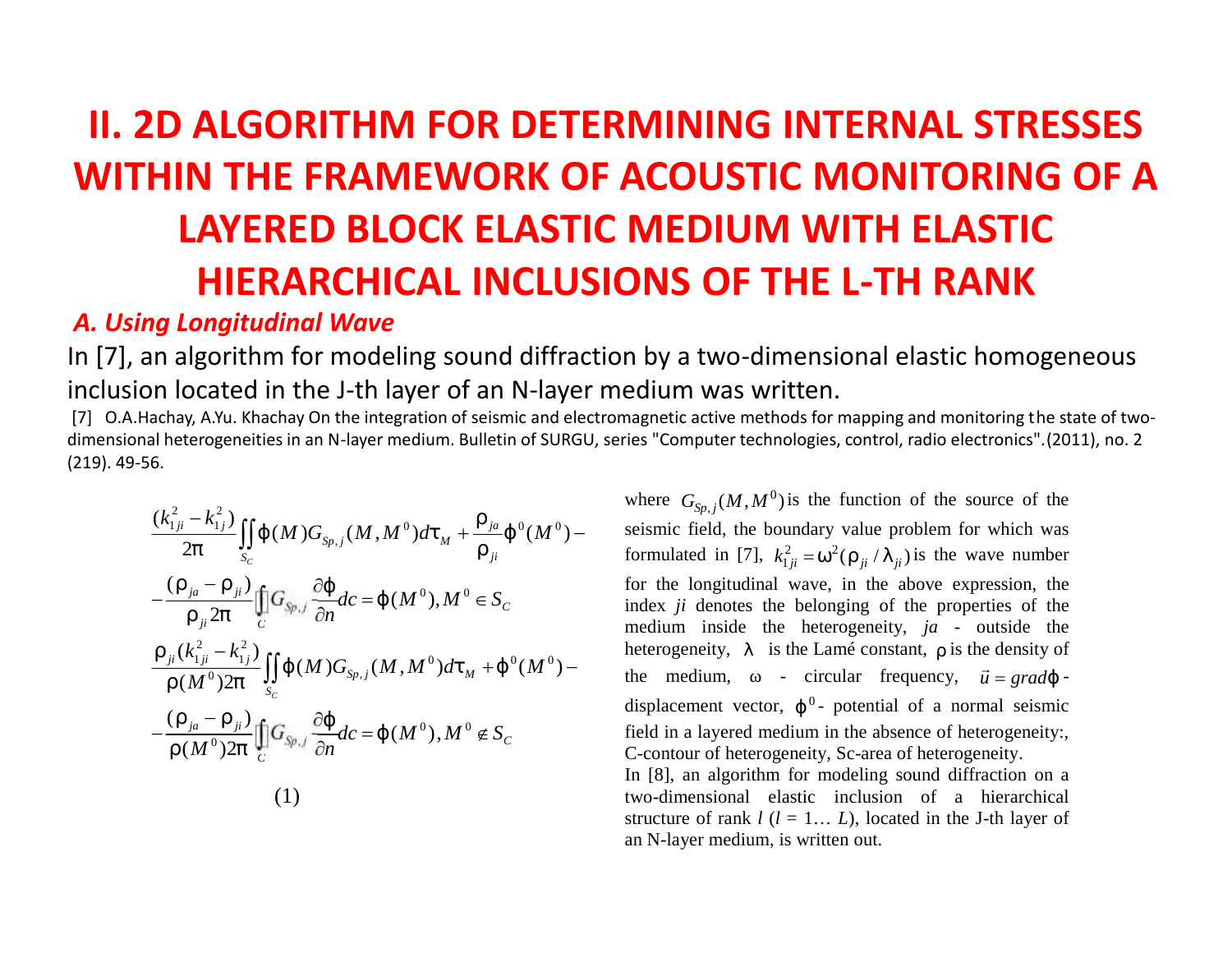### *A. Using Longitudinal Wave*

$$
\frac{(k_{1jil}^2 - k_{1j}^2)}{2f} \iint_{S_{Cl}} \{_{l}(M)G_{Sp,j}(M,M^0)dt_M + \frac{m_{jil}}{m_{jil}} \{_{l-1}^0(M^0) - \frac{(m_{jil} - m_{jil})}{m_{jil}} \prod_{i \le j}^n G_{Sp,j} \frac{\partial \{_{l}}{\partial n} d}{\partial n} c = \{_{l}(M^0), M^0 \in S_{Cl}
$$
\n
$$
\frac{(m_{jil}(k_{1jil}^2 - k_{1j}^2)}{(M^0)2f} \iint_{S_{Cl}} \{_{l}(M)G_{Sp,j}(M,M^0)dt_M + \{_{l-1}^0(M^0) - \frac{(m_{jil} - m_{jil})}{m_{jil}} \prod_{i \le j}^n G_{Sp,j} \frac{\partial \{_{l}}{\partial n} d}{\partial n} c = \{_{l}(M^0), M^0 \notin S_{Cl}
$$
\n
$$
(2)
$$

where  $G_{Sp,j}(M,M^0)$  is the function of the source of the <sup>(2)</sup> **ing Longitudinal Wave**<br>  $\frac{(k_{1,n}^2 - k_1^2)}{2f} \iint_{S_G} \{(u/\theta)^2 + \frac{(u_n - u_n)^2}{m} \int_{\alpha}^{\alpha} G_{\theta_{n,j}} \}$ <br>  $-\frac{(u_n - u_n)^2}{m} \int_{\alpha}^{\alpha} G_{\theta_{n,j}} \left( \frac{u_n}{\theta} - \frac{(u_n - u_n)^2}{m} \int_{S_G}^{\alpha} G_{\theta_{n,j}} \right)$ <br>  $G_{S_{p,j}}(M, M^0)$  is the function of the s seismic field, it coincides with the function of expression where  $G_{Sp,j}(M, M^0)$  is the function of<br>seismic field, it coincides with the function<br>(1),  $k_{2jil}^2 = \mathcal{S}^2(\dots_{jil}/\sim_{jil})$  is the way<br>longitudinal wave, in the above expredencies the belonging of the propert<br>inside the inh (1),  $k_{2\hat{i}il}^2 = \mathbb{S}^2(\mathbf{u}_{\hat{i}il} / \mathbf{v}_{\hat{i}il})$  is the wave number for the **Sing Longitudinal Wave**<br>  $\frac{(k_{1ji}^2)^2}{2}$ <br>  $-\frac{(\ldots_{ji})(k_{1ji})}{2}$ <br>  $\frac{(\ldots_{ji})(M,M^0)}{2}$ <br>
is the function of the source of the  $\frac{(2)}{2}$ <br>
ic field, it coincides with the function of expression<br>  $k_{2ji}^2 = S^2(\ldots_{ji1}/\sim_{ji1})$  is longitudinal wave, in the above expression, the index *jil* denotes the belonging of the properties of the medium inside the inhomogeneity of the *l*-th rank, *ja (l-1)* - outside the inhomogeneity,  $l = l... L$  is the number of the  $\frac{(k_{1\mu}^2 - k_{1j}^2)}{2f} \iint_{S_{\mu}} \left\{ \frac{d\frac{m}{2} - m_{\mu}}{2f} \right\} \iint_{S_{\mu}} \left\{ \frac{m_{\mu} (k_{1\mu}^2 - k_{1j}^2)}{m_{\mu} (M^0) 2f} \right\} \frac{1}{s}$ <br>  $\frac{m_{\mu} (k_{1\mu}^2 - k_{1j}^2)}{m_{\mu} (M^0) 2f} \int_{S_{\mu}} \frac{m_{\mu} (k_{1\mu}^2 - k_{1j}^2)}{m_{\mu} (M^0) 2f$  $\vec{u}_l = grad\{\,l\}$ ,  $\{\,l\}$ <sup>0</sup> is the potential of a normal seismic field in a layered medium in the absence of heterogeneity of the previous rank, if  $l = 2...L$ , if  $l = 1$ , where  $G_{Sp,j}(M, M^0)$  is the function of the source of the  $\frac{(m-1)!}{m}$ <br>
seismic field, it coincides with the function of expression<br>
(1),  $k_{2jil}^2 = \mathbb{S}^2(\frac{m}{m} / \frac{m}{jl})$  is the wave number for the<br>
longitudinal wave, in represents an iterative process of solving first the internal problem, then the external problem with the corresponding rank of heterogeneity. We will assume that the physical properties for the heterogeneity of each rank are homogeneous within the occupied area. To model and determine the values of internal stresses, it is necessary to know the values of the physical parameters, as well as the geometric parameters of the contours and areas for the nested heterogeneities. Let *L* = 3.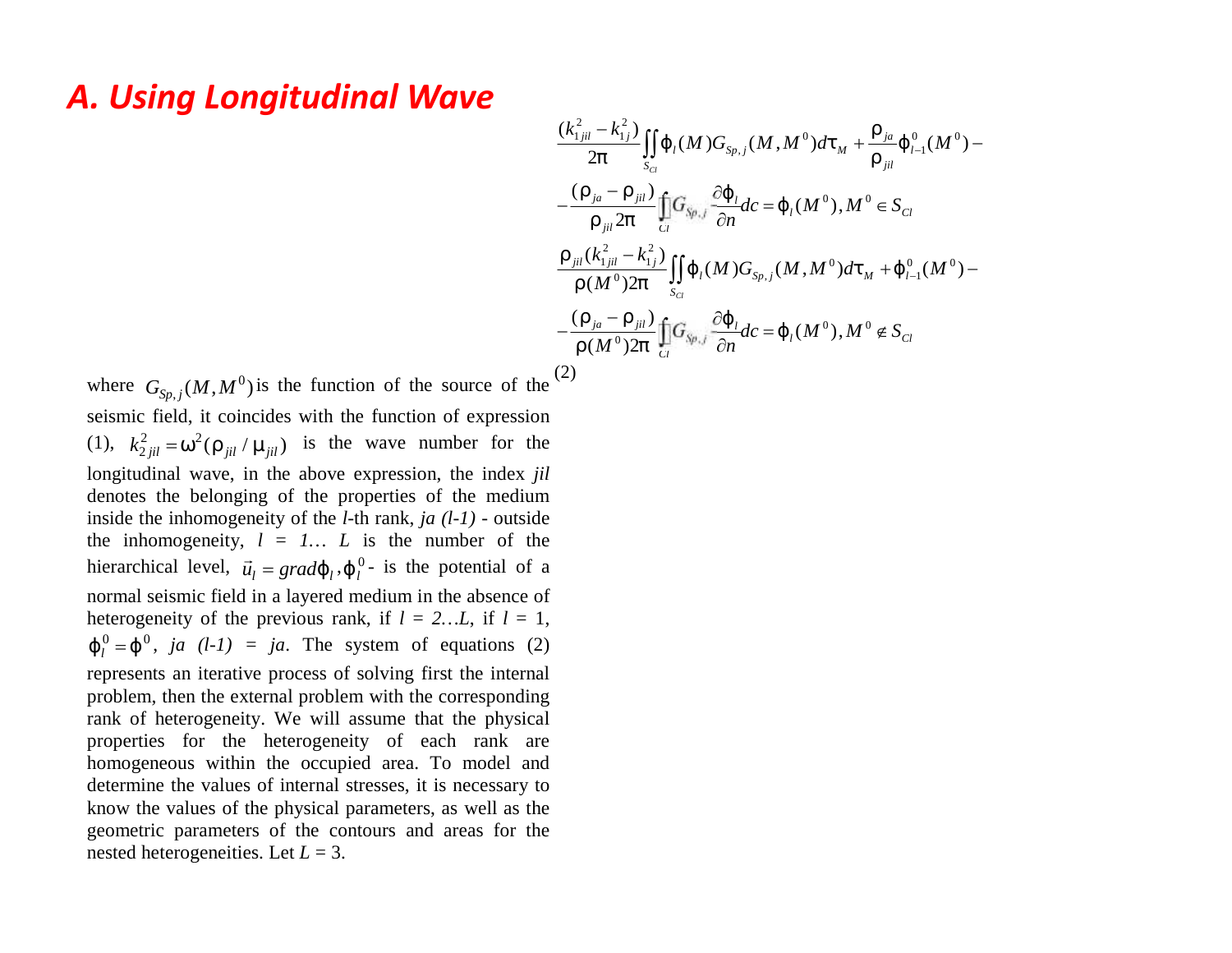### *A. Using Longitudinal Wave*

; ;

;

*E* - Young's modulus,  $\uparrow$  - Poisson's ratio,  $u_{vz}$  deformation tensor,  $\uparrow_{yz}$  - stress tensor [9].

*l*=1;<br>  $\frac{(k_{1ji(l=1)}^2 - k_{1j(-j-S_{C(l=1)})}^2)}{2f}$   $\iint_{S_{C(-j-S_{C(l=1)})}}$ ( ) ( 1) ( 1) ( 1)  $M^0)d\ddagger_M +$ <br>(3)<br> $(\ddot{a})$ <br> $(1)(1)(1)$ <br> $(1)(1)(1)$  $-k_{1j(-j-S_{C(l=1)})}^2$ <br>  $2f$ <br>  $\frac{-S_{C(l=1)})}{2f} \{ {0 \choose (-j)} (M_{(l=1)})}$ <br>  $G_{Sp,j} \frac{\partial {f_j}}{\partial n} d$ <br>  $G_{(l=1)})$ <br>  $G_{SC(-j-S_{C(l=1)})}$ ing Longitudina<br>  $\sum_{j: j: (l=1)}^2 - k_{1j(-j-S_{C(l=1)})}^2 \iint_{S_{C(-j-S_{C(l=1)})}} \{ (l=1) \atop \cdots (al_{C-j-S_{C(l-1)})}$ 11 **g Longitudinal wave**<br>  $E$ - Young's medeformation tensor<br>  $\frac{1}{2f}$ <br>  $\frac{1}{2f}$ <br>  $\frac{1}{2f}$ <br>  $\frac{1}{2f}$ <br>  $\frac{1}{2f}$ <br>  $\frac{1}{s_{c_{(l-1)}S_{(l-1)}}}$ <br>  $\frac{1}{s_{c_{(l-1)}S_{(l-1)}}}$ <br>  $\frac{1}{s_{(l-1)}(M)G_{Sp,j}(M,M^0)d\mathbf{1}_M +$ <br>  $\frac{1}{2f}$ <br> (*l*=1)  $(M)G_{Sp,j}(M,M^0)d!$ <br>  $\frac{-S_{C(l=1)})}{\cdots} \frac{1}{ji(l=1)}\times$ E-<br>
defc<br>  $\frac{E}{2f}$ <br>  $\frac{1}{2f}$ <br>  $\int_{S_{C(-j-S_{C(l=1)})}}^{S_{C(l=1)})} \iint_{S_{C(-j-S_{C(l=1)})}} \{ (1-u)(M)G_{Sp,j}(M,M^0)d\mathbf{1}_M +$ <br>  $\frac{(1-u)(1-u)}{(1-u)(1-u)} \{ (1-u)(M^0) - \frac{(1-u)(1-u)(1-u)}{(1-u)(1-u)(1-u)} \} \times$ <br>  $\iint_{S_{P,j}} \frac{\partial \{ (1-u)(M^0), M^0 \in S_{C(-j-S_{C(l=1)})} \}}{\partial n}$  $\frac{(S_{C(l=1)})^{\sum_{i=1}^{n} S_{C(i-1)}^{\sum_{j=1}^{n} S_{C(l=1)})}} \int_{S_{C(i)}} \int_{S_{C(i)}} \frac{1}{(s-a)^{n}} s^{n-s} ds$ <br>  $\frac{\partial \{C_{i}}{C_{i}} dC = \{C_{C(i-1)}(M^{0})\}}{\partial n}$  $\begin{split} & \frac{-k_{1j(-j-S_{C(l=1)})}^2)}{2f} \int\limits_{S_{C(-j-S_{C(l=1)})}} \bigcup\limits_{S_{C(-j-S_{C(l=1)})}} \{ & \text{if} \ (l=1)} (M) G_{Sp,j}(M,M^0) e^{-\frac{S_{C(l=1)})}{2\left(\sum\limits_{(l=1)} s_{j}(M^0)-\frac{\left(\cdots j_{d(-j-S_{C(l=1)})}-\cdots j_{i(l=1)}\right)}{\cdots j_{i(l=1)})^2f} \times \ & \text{if} \ G_{Sp,j} \frac{\partial \{ \text{if} \ dC = \{ \text{if} \ (M^0), M^$ 0 0 deformati<br>  $\begin{align*} \frac{1}{\sqrt{2}} \exp\left(\int\limits_{S_{C\left(\frac{1}{2}\right)} \setminus \{0\}} \int\limits_{S_{C\left(\frac{1}{2}\right)} \subset \{0\}} \int\limits_{S_{C\left(\frac{1}{2}\right)} \subset \{0\}} \left(\int\limits_{S_{C\left(\frac{1}{2}\right)} \subset \{0\}} \int\limits_{S_{C\left(\frac{1}{2}\right)} \subset \{0\}} \int\limits_{S_{C\left(\frac{1}{2}\right)} \subset \{0\}} \left(\int\limits_{S_{C\left(\frac{1}{2}\right)} \subset \{0\}} \int$ 1;<br>  $\frac{1}{\frac{1}{j i(l=1)} - k_{1j(-j-S_{C(l=1)})}^2}$ <br>  $\frac{2f}{2f}$ <br>  $\frac{1}{s_{C(-j)}}$ <br>  $\frac{1}{\cdots j i(l=1)}$ <br>  $\frac{1}{\cdots j (l=1)}$ <br>  $\frac{1}{\cdots} G_{Sp,j} \frac{\partial \{1}{\partial n} d\mathbf{c} = \{1}{\cdots} \frac{1}{\cdots} d\mathbf{c}$ <br>  $\frac{1}{\cdots} (M^0 \in S_{C(-j-S_{C(l=1)})}) = \frac{\partial}{\partial \mathbf{c}}$ sing Longitudinal Wave<br>  $\begin{array}{lll} \displaystyle \sin g \text{ Longitudinal } W$ <br>  $\displaystyle \frac{(k_{1ji(l=1)}^2-k_{1j(-j-S_{C(i=1)})}^2)}{2f} \int\limits_{S_{C(-j-S_{C(i=1)})}}^{S} \{_{(l=1)}^c (M)G_{S_p,j}(M) \} \ +\frac{m_{jil(-1)}}{m_{jil(1=1)}} \{_{(l=1)}^0(M^0) - \frac{(m_{jil(-j-S_{C(i=1)})}-m_{jil(1=1)})}{m_{jil(1=1)}} 2f \} \times &\text{in} & G &$ Longitudinal Wave<br>  $E$ - Young's modulu<br>
deformation tensor,  $\uparrow_{y}:$ <br>  $\frac{k_{1/(-(5^{x}(x)-5^{c}(x)))}^{2}}{2f}$ <br>  $\iint_{S_{c_{1}}^{-(x)}(M)G_{y}}^{(x)}(M,M^{0})d\uparrow_{M} +$ <br>  $\frac{(x_{(k)})^{2}}{2f}$ <br>  $\left(\begin{array}{c} 0 \\ 0 \end{array}\right)^{(N-1)}$ <br>  $\frac{(x_{j})(M^{0}) - \frac{(x_{j})((-y_{j} - x$ **dinal Wave**<br> *E*- Young's n<br>
deformation tensor<br>  $\int_{S_{C(l=1)}}^{C_{C(l=1)}} \{ (M)G_{S_{p,j}}(M,M^0)d\mathbf{t}_M +$ <br>  $\frac{(...)_{ja(-j-S_{C(l=1)})}-..._{ji(l=1)})}{...,_{ji(l=1)}2f} \times$ <br>  $I_{l=1}M^0), M^0 \in S_{C(-j-S_{C(l=1)})}$ gitudinal Wave<br>  $E$ - Young's moduludeformation tensor, 1<br>  $\lim_{s \to 0^+} \frac{1}{2} \iint_{S_{c(f,f^{-S_{c(i-1)}})}} \left( \frac{1}{(d-1)} (M) G_{S_{p,j}} (M, M^0) d\mathbf{1}_M + \frac{1}{(M^0)} - \frac{(\cdots_{j(i-1)} S_{c(i-1)})^{-(j(i-1))} - \cdots_{j(i-1)})^2}{\cdots_{j(i-1)} 2f} \times \frac{1}{d} d c = \left\{ \frac{1}{(d$ ind **Mave**<br>  $\{ (l=1) (M) G_{Sp,j} (M, M^0) d!$ <br>
(iii)<br>  $\frac{ja((-j-S_{C(l=1)})^{-m} j i(l=1))}{m} \times$ <br>  $(M^0), M^0 \in S_{C(-j-S_{C(l=1)})}$ <br>  $(M^0 \in S_{C(-j-S_{C(l=1)})})$ );<br>  $(M^0 \in S_{C(-j-S_{C(l=1)})})$  $\int_{S_{c(i-1)}}^{S_{c(i-1)}} \sum_{S_{c(i-1)}} \iint_{S_{c(i-1)}} \{G_{(l-1)}(M)G_{Sp,j}(M) \}$  $\frac{(-k_{1j(-j-S_{C(l=1)})}^2)}{2f} \iint_{S_{C(-j-S_{C(l=1)})}} {\{ (l_{(l=1)}(M)G_{Sp,j}(N_{f(l=1)}) \}^2}} \mathcal{E}_{(l_{(l=1)})}^{\{ (l_{(l=1)}) \} } \mathcal{E}_{(l_{(l=1)})}^{\{ (l_{(l=1)}) \} } = \frac{(-1)^{j_{(l=1)}} \sum_{j=1}^{j_{(l=1)}} \mathcal{E}_{(l_{(l=1)})}^{\{ (l_{(l=1)}) \}}}{(-1)^{j_{(l=1)}} \mathcal{E}_{(l_{(l=1)})}^{\{ ($  $\frac{d}{dt} \left( M^0 \right) - \frac{M \left( \frac{1}{f} - 3C(l=1) \right)}{2f} \times$ *M*,  $M^0$ ) $d\ddagger_M$  +<br>
<u>li</u>)<br>  $\times$ <br>  $\left(\frac{-S_{C(l=1)}}{T}\right)$ <br>  $\left(\frac{-S_{C(l=1)}}{T}\right)$ *j*<sub>1-1</sub>) -  $k_{1j(-j-S_{c(i-1)})}^2$ <br> *zf*<br> *g*(*i*<sub>-*j*-*S<sub>C(l-1)</sub>)* { 0<br> *j*<sub>(*i*</sup>, *j*)<br> *j*<sub>*j*-*S<sub>C(l-1)</sub>*)<br> *G<sub>Sp, j</sub>*  $\frac{\partial}{\partial s}$ <br> *C*<sub>Sp, j</sub>  $\frac{\partial}{\partial s}$ <br>
(*M*<sup>0</sup>  $\in S_{c(-j-S(i-1))}$ </sub></sub></sub>  $j_{ji(l=1)} - k_{1j(-j-S_{C(l=1)})}^2$ <br> *ji*(*l*=1)  $-k_{1j(-j-S_{C(l=1)})}^2$ <br> *zf*  $s_{C(-j-S_{C(l=1)})}$ <br> *s<sub>c(-j-Sc(l=1)</sub>*<br>  $\frac{(j_{j}a(-j-S_{C(l=1)})}{2})$ *E* - Young's modulus, † - Poiss<br>deformation tensor, † <sub>yz</sub> - stress tensor [9<br> $I_{(l=1)}(M)G_{Sp,j}(M,M^0)d\mathbf{1}_M +$ <br> $I_{(l=1)}(M)G_{Sp,j}(M,M^0)d\mathbf{1}_M +$ <br> $I_{(l=1)}(M)G_{Sp,j}(M,M^0)d\mathbf{1}_M +$ <br> $I_{(l=1)}(M)G_{Sp,j}(M,M^0)d\mathbf{1}_M +$ <br> $I_{(l=1)}(M)G_{Sp,j}(M,M$  $S_{C(-i=SC(l-1))}$  $\begin{split} &\frac{f^{i(l=1)}-k_{1j(-j-S_{C(l=1)})}^2)}{2f}\int\limits_{S_{C(-j-S_{C(l=1)})}}\left\{\int\limits_{(l=1)}\int\limits_{(l=1)}(M)G_{S_{P},j}(M,M^0) d\mathbf{1}_{M}\right\} \ &\frac{f^{i\alpha(-j-S_{C(l=1)})}G_{S_{P},j}(M^0)-\frac{(f^{i\alpha}(j)-f^{i\alpha}(l=1))}{j\alpha(j-1)}\int\limits_{(l=1)}\int\limits_{(l=1)}d\mathbf{1}_{(l=1)}(M^0), M^0\in S_{C(-j-S_{C(l=1$  $\int_{(j-i)j}^{(j)} \frac{-k_{1j(-j)}^2 S_{C(l-i))} (j)}{2f} \int_{S_{C(-j)}S_{C(l-i))}} \{ (j-1) (M) G_{Sp,j}(M, j) \}$ <br>  $\int_{j-i-1}^{(j-i)j} {j \choose (j)} (M^0) - \frac{(\cdots j a_{(-j)} - S_{C(l-i)}) - \cdots j i (l-i))}{\cdots j i (l-i)} 2f}$  $l$ de  $I$  (M deformation tensor<br> *S<sub>C( j</sub>-S<sub>C(l+1)</sub>*)<br> *S<sub>C( j-SC(l+1)*</sub>)<br> *S<sub>C( j-SC(l+1)</sub>*)<br> *S<sub>C( j-SC(l+1)</sub>*)<br> *C<sub>( j-S<sub>C(l+1</sub>)*)<br> *C<sub>( j-S<sub>C(4+1)</sub>)*) =  $\frac{\partial}{\partial y}$ ({ (*M*<sup>0</sup>  $\in S$ <sub>*C*( *j-S<sub>C(+1</sub>)*</sub>));<br> *C<sub>( j-S<sub>C(4+1)</sub>)*) =  $\frac{\$ =1;<br> *k*<sub>1*ji(1=1)* - *k*<sub>1*j*(-*j*-*S<sub>C(1=1)</sub>)*<br> *C C (-j*-*S<sub>C(1=1)</sub>)*<br> *C C j*-*S<sub>C(1=1)</sub></sub>)*<br> *C C f*<sub>*SP, j*</sub>  $\frac{\partial \{C_{i,j} - C_{i-1,j}\}}{\partial C_{i,j}}$ <br> *C C f*<sub>*-S<sub>C(1=1)</sub></sub>)*<br> *C C f*<sub>*C*</sub> *f*<sub>*C*<sub>*C*</sub> *f*<sub></sub></sub></sub></sub></sub> *sing Longitudinal Wav*<br>
<sup>2</sup>*k*<sub>*i*<sub>*i*</sub>(*x*<sub>1</sub> - *s*<sub>*c*(*x*<sub>1</sub>)</sub>)</sup><br>
<sup>2</sup>*f* s<sub>*c*(*x*<sub>1</sub>-s<sub>*c*(*x*<sub>1</sub>)</sub></sub>)<br>
<sup>*m*<sub>*ji*(*x*<sub>1</sub>)</sub></sub> (<sup>0</sup><sub>*c*<sub>*y*</sub>)</sub>(*M*<sup>0</sup>) – <sup>(</sup>*m*<sub>*i*/*x*<sub>1</sub>/<sub>*s*</sub><sub>*n*/*z*<sub>1</sub>)</sub> – <sup>*m*</sup><sub>*ji*(*x*<sub>1</sub>)</sub> – <sup>*m*</sup></sub></sup></sub> *E* - Young's modulus, † - Poi:<br>
deformation tensor, † <sub>yz</sub> - stress tensor [<br> *M*) $G_{Sp,j}(M, M^0)dt_M +$ <br>
<sub>n)</sub> – ...  $\pi_{j(l=1)}^2$  (3)<br>  $\pi_l^0 \in S_{C(-j-S_{C(l=1)})}$ **Longitudinal Wave**<br> *E*- Young's modulus,<br>
deformation tensor,  $\dagger_{x^{-2}}$ <br>  $\iint_{K} \{G_{(x)}(M)G_{\mathcal{S}_{P,j}}(M,M^0)dt_M +$ <br>  $f$ <br>  $G_{(x)}(M^0) - \frac{(m_{M}(-\mathcal{S}_{C(n+1)}) - m_{M}(-1))}{m_{M}(-1)^2} \times$ <br>  $G_{\mathcal{S}_{P,j}} \frac{\partial \xi_1}{\partial n} d c = \{G_{(x)}(M^0), M^0 \in S_{$ *n*  $c_{(l=1)}$ ,  $c_{(l=1)}$ ,  $c_{(l=1)}$ ,  $c_{(l=1)}$ **Longitudinal Wave**<br> *E*- Young's modulus, † .<br>
deformation tensor, † <sub>*x*-</sub> stress ten<br> *f*<br> *s*<sub>c<sub>(*x*-*x*c(*xx*<sub>(*x*</sub>)</sub>)</sub><br> *S*<sub>(*x*<sub>*x*-*x*)</sub>(*x*) (*x*) (*x*) (*x*) (*x*) (*x*) (*x*) (*x*)<br> *x*)<br> *m*<sub>*y*(*x*) = (*x*)<br>
</sub></sub> *ing Longitudinal Wave*<br> *E*- Young's modulus, †<br> *E*- Young's modulus, †<br> *E*- Young's modulus, †<br> *E*- Young's modulus, †<br> *E*- Young's modulus, †<br> *E*- Young's modulus, †<br> *E*- Young's modulus, †<br> *E*- Young's modulus, **1g Longitudinal Wave**<br> *E*- Young's modulus, 1<br>
deformation tensor,  $\dagger_{yz}$  - stre<br>  $\frac{2f}{2f} = \int_{S_{C(-j-1)/2}}^{L(1)} \{ \int_{S_{C(-j-1)/2}}^{L(1)} (M)G_{S_{S'/2}}(M,M^0)d\mathbf{f}_M +$ <br>  $\frac{(f-f-S_{C(L+1)})}{2} \int_{C(-j)}^{C} (M^0) - \frac{(m_{j0}(-f-S_{C(L+1)}) - m_{j1}(-f))}{$  $\frac{C_{l}}{R_{l}}dc = C_{(l=1)}(M^{0}), M^{0} \in S_{C_{l-1}-S_{C(l=1)}}$  $(1)$  $-S_{C(l=1)}$ ) deformation t<br>  $\frac{1}{2} \int_{S_{C(I=1)})}^{2} \iint_{S_{C(I=1)})} \{ (l_{(l=1)}(M)G_{Sp,j}(M,M^0)d\tau_M + (l_{(l=1)}(M^0)G_{Sp,j}(M,M^0)d\tau_M + (l_{(l=1)}(M^0)G_{Sp,j}(M^0)G_{Sp,j}(M^0)) \} \times (3)$  **g Longitudinal Wave**<br>
E-<br>
defo<br>  $\frac{E}{2f}$ <br>  $\frac{E}{2f}$ <br>  $\int_{S_{C(-j)}S_{C(i-1)})}^{S} \iint_{S_{C(-j)}S_{C(i-1)}} \{ (J_{C(i-1)}(M)G_{Sp,j}(M,M^0)d\mathbf{1}_M +$  $\iint \{_{(l=1)}(M)G_{_{Sp,j}}(M,M^0)d\ddagger_M +$ *E* - Young's modulus, † - P<br>deformation tensor, † <sub>yz</sub> - stress tensor<br> $-\frac{k_{1(i-j)}^2}{2f}$ <br> $\frac{1}{2f}$ <br> $\int_{S_{C(-j-k_{C(i-1)})}}^{S_{C(i-1)})} \iint_{S_{C(-j-k_{C(i-1)})}} \left( \frac{1}{(i-1)} (M) G_{Sp,j}(M, M^0) d\mathbf{t}_M +$ <br> $\frac{-S_{C(i-1)}}{2f} \left( \frac{0}{(i-j)} (M^0) - \frac{(-\frac{$ *E* - Young's modulus,<br>
deformation tensor,  $\uparrow_{y_z}$  - studies of<br>  $\frac{k_{1/(-(j-S_{C(\text{old})})}^2)}{2f}$ <br>  $\iint_{S_{C(-j-S_{C(\text{old})})}} {\{ (j - (M)G_{S_{P,j}}(M, M^0) d{\dagger}_M + g_{C(-j-S_{C(\text{old})})} - \frac{(m - j)G_{S_{P,j}}(M, M^0) d{\dagger}_M + g_{C(-j)} - g_{C(-j)}}{m - j} d{\bf f}_{N}}$ <br>  $\frac$ deformation tensor,  $\dagger_{yz}$  - stress tensor<br>  $\left\{\n\begin{array}{l}\n\binom{d}{(l-1)}(M)G_{Sp,j}(M,M^0)d\dagger_M +\n\end{array}\n\right.$ <br>  $\cdots_{ja\left(\n\begin{array}{l}\n\cdots &\n\cdots &\n\cdots &\n\cdots &\n\cdots &\n\cdots &\n\cdots &\n\cdots &\n\cdots &\n\cdots &\n\cdots &\n\cdots &\n\cdots &\n\cdots &\n\cdots &\n\cdots &\n\cdots &$  $\pm$  and  $\pm$  and  $\pm$  and  $\pm$  and  $\pm$  and  $\pm$  $(-\dots \frac{1}{ii(l=1)})$  (3) **sing Longitudinal Wave**<br>  $E$ - Young's modulus,  $\uparrow$  - Poisson's ratio,  $u_{\infty}$ -<br>
deformation tensor,  $\uparrow_{\infty}$ - stress tensor [9].<br>  $\frac{(k_{10}^2L_{11} - k_{11}^2 - k_{20L})^3}{2f} \iint_{S_{11} - N_{10L+1}^2} L_{(u=1)}^2 (M) G_{\psi_2} (M, M^0) d$  $\partial \{\mathcal{U}_{1,1}, \mathcal{U}_{2,1}, \mathcal{U}_{3,1}, \mathcal{U}_{3,1}, \mathcal{U}_{3,1}, \mathcal{U}_{3,1}, \mathcal{U}_{3,1}, \mathcal{U}_{3,1}, \mathcal{U}_{3,1}, \mathcal{U}_{3,1}, \mathcal{U}_{3,1}, \mathcal{U}_{3,1}, \mathcal{U}_{3,1}, \mathcal{U}_{3,1}, \mathcal{U}_{3,1}, \mathcal{U}_{3,1}, \mathcal{U}_{3,1}, \mathcal{U}_{3,1}, \mathcal{U}_{3,1}, \mathcal{U}_{3,1}, \mathcal{U}_{3,1}, \mathcal{U}_{3$ **sing Longitudinal Wave**<br> *E*- Young's modulus, 1 - Poisson's ratio.  $u_{xy}$ -<br>
deformation tensor,  $\uparrow_{yz}$ -stress tensor [9].<br>  $\frac{(k_{xy(xy)}^2 - k_{yy}^2 - s_{xyxz}^2)}{2f} \iint_{S_{(x-y)(xy)}} \{u_{xy}(M)G_{yxy}(M,M^3)dt_M +$ <br>  $\frac{u_{xy(x-y)(xy)}}{u_{xy(y)}(M^0)} \frac$  $\iint_{S_{p,j}} G_{S_p,j} \frac{\partial U_l}{\partial n} dC = \left\{ (l=1) (M^0), M^0 \in S_{C(j-1)S_{C(l=1)})} \right\}$ (3)  $\frac{1}{y}(\{ \left( M^{\circ} \in S_{C\left( \right)_{j}=S_{C(l=1)} \right) } \}\)$  $\frac{1}{z}$  ({  $(M^{\circ} \in S_{C(-_{j}-S_{C(l-1)})})$ )  $\begin{align*} (M^0) &-\frac{\left(\cdots_{ja\left(\frac{j}{j}-S_{C(l=1)}\right)}-\cdots_{ji\left(l=1\right)}\right)}{\cdots_{ji\left(l=1\right)}2f} \times \ \frac{d}{n} d c &= \left\{\frac{1}{(l=1)}(M^0), M^0 \in S_{C\left(\frac{j}{j}-S_{C(l=1)}\right)}\right\},\\ (M^0) &=\frac{\partial}{\partial y}(\left\{\left(M^0 \in S_{C\left(\frac{j}{j}-S_{C(l=1)}\right)}\right)\right);\\ (M^0) &\in S_{C\left(\frac{j}{j}-S_{C(l=1)}\right)} \end{align*}$ 1;<br>  $1;$ <br>  $\frac{1}{2f}$ <br>  $\frac{1}{2f}$ <br>  $\frac{1}{2f}$ <br>  $\frac{1}{2f}$ <br>  $\frac{1}{2f}$ <br>  $\frac{1}{2f}$ <br>  $\frac{1}{2f}$ <br>  $\frac{1}{2f}$ <br>  $\frac{1}{2f}$ <br>  $\frac{1}{2f}$ <br>  $\frac{1}{2f}$ <br>  $\frac{1}{2f}$ <br>  $\frac{1}{2f}$ <br>  $\frac{1}{2f}$ <br>  $\frac{1}{2f}$ <br>  $\frac{1}{2f}$ <br>  $\frac{1}{2f}$ <br>  $\frac{1}{2$  $\int_{S_{c_{(j-3)}(M)}(M)}^{2} \int_{S_{c_{(j-3)}(M)}}^{2} \int_{S_{c_{(j-3)}(M)}}^{2} \int_{S_{c_{(j-3)}(M)}}^{2} \int_{S_{c_{(j-3)}(M)}}^{2} \int_{S_{c_{(j-3)}(M)}}^{2} \int_{S_{c_{(j-3)}(M)}}^{2} \int_{S_{c_{(j)}}(M)}^{2} \int_{S_{c_{(j)}}(M)}^{2} \int_{S_{c_{(j)}}(M)}^{2} \int_{S_{c_{(j)}}(M)}^{2} \int_{S_{c_{(j)}}(M)}^{2} \int_{S_{c_{(j)}}($  $\label{eq:2.1} \begin{array}{ll} & E \, - \, \text{Young} \\[10pt] \text{deformation} \\ \hline \hline \\ 2f & \text{se} \\[10pt] \frac{1}{2} \int_{\mathcal{F}^{(J+1)}} \frac{1}{\sqrt{2} \epsilon_{((J+1)})} \int_{S_{\mathbb{C}} \, \big( \, j \in C_{\mathbb{C}} \big) \, \big( \, h \big) \, \big( \, h \big) \, \big( \, h \big) \, \big( \, h \big) \, \big( \, h \big) \, \big( \, h \big) \, \big( \, h \big) \, \big( \,$  $\begin{array}{ll} \displaystyle E- \mbox{ Young's} & \mbox{theformation tensor} \\ \displaystyle \frac{|I=1;}{2f} & \mbox{deformation tensor} \\ \displaystyle \frac{(k_{1ji(i=1)}^2-k_{1(i-j-S_{C(i=1)})}^2}{2f} \int\limits_{S_{C(-j-N(C(i))})}^{S(-j(i=1))} \{ \mu_{(i=1)}(M)G_{Sp,j}(M,M^0)d\mathbf{1}_M + \\ & \frac{\cdots \mu_{[i(-1))}}{2f} \{ \mu_{(i,j)}(M^0) - \frac{(-\mu_{[i(-j-S_{C(i=1)})}-\cdots \mu_{[i-1]})}{\cdots \mu_{[i \frac{\partial}{\partial C} \left( \int_{(j)}^{0} (M^0) - \frac{(\ldots_{ja(-j)} - S_{C(i-1)}) - \ldots_{ji(l-1)})}{\ldots_{ji(l-1)} 2f} \times \frac{\partial \{ \prod_{i \in C} d_i \} - \{ \prod_{i \in C} (M^0), M^0 \in S_{C(-j)} - S_{C(i-1)}) \}}{\partial n}$ <br>  $\frac{\partial}{\partial n} d_i = \{ \prod_{i \in C} (M^0), M^0 \in S_{C(-j)} - S_{C(i-1)}) \}$ 1,<br>  $\int_{C_{i}}^{R_{1}} \frac{k_{1ji(l=1)}^{2} - k_{1j(l-j)}^{2}}{2f} \int_{S_{C(i-1)}}^{R_{2}} \left\{ \int_{(l=1)}^{l} (M) G_{S_{P,j}}(M, M^{0}) d\tau_{M} + \frac{m_{1}m_{2}}{m_{1}m_{2}} \right\}$ <br>  $\int_{C_{i}}^{R_{i}} \frac{m_{j(l=1)}}{m_{j(l=1)}} \left\{ \int_{(l-j)}^{0} (M^{0}) - \frac{(m_{1}m_{2}}{m_{1}m_{2}} \right\} \times \frac{1}{m_{1}m_{2}} \times \int_{$ *z l C П S C П S u M S M S*  $\{ (M^0 \in S_{C(-S_{2})}) \};$  $\frac{\partial}{\partial z}(\left\{ \left( M^0 \in S_{C_{(1, \ldots, S_{(1, \ldots, n)} )}} \right) \right\}$  $s_{c(j_{j}S_{C(l=1)})}$ <br>  $(M^{0}) - \frac{(..._{ja(j_{j}S_{C(l=1)})}-..._{ji(l=1)})}{..._{ji(l=1)}2f} \times$ <br>  $d_{c} = \{ (i_{l=1}) (M^{0}), M^{0} \in S_{c(j_{j}S_{C(l=1)})}$ <br>  $= \frac{\partial}{\partial y} (\{ (M^{0} \in S_{c(j_{j}S_{C(l=1)})}) \};$ <br>  $= \frac{\partial}{\partial y} (f(M^{0} \in S))$ ;<br>  $\begin{align*} &\frac{1}{\beta(\ell-1)} - k_{1j(-j-S_{C(\ell-1)})}^2 \int_{S_{C(-j)}S_{C(\ell-1)}} \left\{ \int_{(l-1)} (M) G_{S_{P,j}}(M,M^0) d\tau_M + \right.\\ & \left. \frac{1}{\cdots j(\ell-1)} \right\} \left\{ \int_{(-j)}^0 (M^0) - \frac{(\cdots_{j\alpha(-j-S_{C(\ell-1)})}-\cdots_{j\beta(-j-1)})}{\cdots_{j\beta(-j)}} \times \right.\\ &\left.\prod_{j-S_{C(\ell-1)}}^{\ell-1} G_{S_{P,j}} \frac{\partial \zeta_{$  $\int_{\mathbb{R}^d} \frac{f^{i(l=1)} - K_{1j(-1)}S_{C(i=1)})^j}{2f} \iint_{S_{C(-j-S_{C(i=1)})}} \{ (d-1)(M)G_{Sp,j}(M,M^0) d\tau_M +$ <br>  $\int_{\cdots} \frac{f^{i(l(-1)-S_{C(i=1)})}}{f^{j(l(-1))}} \{\binom{0}{i} (M^0) - \frac{(m_{j(l(-1)}S_{C(i=1)}) - m_{j(l(1))})^j}{m_{j(l(1))}} \times \int_{\cdots} \frac{G_{Sp,j} \frac{\partial f}{\partial n} d\tau}{\frac{\partial f}{\partial n}} = \{ (l$ *E*. Young's modulus, † - Poisson's ratio, *u*<br>
deformation tensor, † <sub>yr</sub> - stress tensor [9],<br>  $\frac{k_{1/f(-r^{-S_{(i(n))}})}^2}{s_{1-f^{-S_{(i(n))}}}}$ ,  $\iint_{S_{(i-1)}(M)G_{S_{(i,j)}}(M,M^0)d\mathbf{t}_M +$ <br>  $\frac{(c_{i(n))}}{\sum_{j=1}^{N-1} {C_{(j,j)}(M^0) - \frac{(c_{i-(j-1)}($  $\partial y$   $\left(1 - \frac{1}{2}C\left(\frac{1}{2}S_{C(l=1)}\right) y\right)$ *E* - Young's modulus, † - Poisson's ratio, *u*<br>
deformation tensor, † <sub>y</sub>- stress tensor [9].<br>  $\frac{k_{1,(1,\ldots,-S_{C(\text{int}))}}^2}{2f} \iint_{S_{C_{\ell}}(x_{C(\text{int}))}} \{y_{(1)}(M)G_{\tilde{x}_{\ell,i}}(M,M^0)d\mathbf{t}_{M} +$ <br>  $\frac{k_{C(\text{int})}}^2}{\sum_{j} (M^0) - \frac{(-\mu(-,S_{C(\$  $\partial z$   $\left( \begin{array}{c} \cdots \\ \cdots \end{array} \right)$   $\left( \begin{array}{c} \cdots \\ \cdots \end{array} \right)$  $\begin{aligned} &\sum_{(J-S_{C(I=1)})} S = \frac{\partial}{\partial y} (1 \begin{pmatrix} M & \in S_{C(I=J-S_{C(I=1)})} \end{pmatrix} \\ &\sum_{(J-S_{C(I=1)})} S = \frac{\partial}{\partial z} (1 \begin{pmatrix} M^{0} & \in S_{C(I=J-S_{C(I=1)})} \end{pmatrix} \\ &\sum_{(J=1)} S = \frac{1}{2} \left( \frac{\partial u_{y,J=1}}{\partial z} + \frac{\partial u_{z,J=1}}{\partial y} \right), \qquad k_{1ji(l=1)}^{2} = \frac{1}{1 + \frac{1}{2} s_{c,I=1}} u_{yz,Sc$  $\begin{aligned} &\sum_{j=0}^{n}(-\frac{(\cdots j_{d}(\cdots -S_{C(l=1)})-\cdots j_{i}(l=1)})}{\cdots j_{i}(l=1)}\times \\ &\sum_{j=0}^{n}(-\frac{1}{2})\frac{(\cdots -S_{C(l=1)})}{\cdots \cdots \cdots} \\ &\sum_{j=0}^{n}(-\frac{1}{2})\left(\frac{(\cdots -S_{C(l=1)})}{\cdots \cdots \cdots}\right)\\ &\sum_{j=0}^{n}(-\frac{1}{2})\left(\frac{(\cdots -S_{C(l=1)})}{\cdots \cdots \cdots \cdots \cdots}\right)\\ &\sum_{j=0$  $\frac{G_{(s,j)}(M^{\circ})}{\cdots_{ji(l=1)}}$ <br>  $\frac{G_{(s_{p,j})}\frac{\partial \zeta_{l}}{\partial n}d\zeta = \zeta_{(s_{p,j})}}{\frac{1}{\cdots}K}$ <br>  $\frac{G_{(s_{p,j})}\frac{\partial \zeta_{l}}{\partial n}d\zeta = \zeta_{(s_{p,j})}}{\frac{1}{\cdots}K}$ <br>  $\frac{G_{(s_{p,j})}\frac{\partial \zeta_{l}}{\partial n}d\zeta = \zeta_{(s_{p,j})}}{\frac{1}{\cdots}K}$ <br>  $\frac{G_{(s_{p,j})}\frac{\partial \zeta_{l}}{\partial$  $\begin{aligned} d c &= \{ \prod_{(l=1)} (M^0), M^0 \in S_c \}, \ b_{(l)} &= \frac{\partial}{\partial y} ( \{ \int_{(l=1)} M^0 \in S_{c(-j-S_c)} \}, \ b_{(l,j)=1} &= \frac{\partial}{\partial z} ( \{ \int_{(l=1)} M^0 \in S_{c(-j-S_c)} \}, \ b_{(l,j)=1} &= \frac{\partial u_{z,l=1}}{\partial y} \}, \ b_{(l,j)=1} &= \frac{\partial u_{z,l=1}}{\partial z} u_{yz,Sc(-j-S_{c(l=1)})} \end{aligned}$  $\int_{-S_{C(l=1)}} G_{S_{p,j}} \frac{C_i}{\partial n} dC = \{ (l=1) (M^{\circ}), M^{\circ} \in S_{C(l-j-S_{C(l=1)})} \}$ <br>  $= (M^0 \in S_{C(l-j-S_{C(l=1)})}) = \frac{\partial}{\partial y} (\{ (M^0 \in S_{C(l-j-S_{C(l=1)})}) \};$ <br>  $= (M^0 \in S_{C(l-j-S_{C(l=1)})}) = \frac{\partial}{\partial z} (\{ (M^0 \in S_{C(l-j-S_{C(l=1)})}) \}$ <br>  $S_{C(l-j-S_{C(l=1)})} = \frac{1}{2} \left( \frac{\partial u_{y,l=1}}{\$  $\begin{aligned} \n\mathcal{L} &= \frac{\partial}{\partial y} \left( \left\{ \left( M^0 \in S_{C\left( \right)} - S_{C\left( k \right)} \right) \right\} \right) = \frac{\partial}{\partial z} \left( \left\{ \left( M^0 \in S_{C\left( \right)} - S_{C\left( k \right)} \right) \right\} \right) = \frac{\partial}{\partial z} \left( \left\{ \left( M^0 \in S_{C\left( \right)} - S_{C\left( k \right)} \right) \right\} \right) = \frac{\partial}{\partial z} \left( \left\{ \left( M^0 \in S_{C\left( \right)} - S_{C\$  $\frac{1}{2} \left( \frac{\partial u_{y,l=1}}{\partial z} + \frac{\partial u_{z,l=1}}{\partial y} \right), \qquad k^2_{z,\text{even}} = \tilde{\mathcal{S}}^2$  $1+\dagger$   $S_{c,l=1}$   $y_{z,SC}$   $z_{c(l=1)}$ *j<sub>c(l=1)</sub> CM*<br>  $A^0 \in S_{c(-j-S_{c(c)})}$ <br>  $A^0 \in S_{c(-j-S_{c(c)})}$ <br>  $A^0 = \frac{1}{2} \left( \frac{i}{2} \right)$ *j*-*S<sub>C(l=1)</sub>)*<br> *d*<sub>(*i*</sub>(*l j*)</sub> (*M*<sup>0</sup>) –  $\frac{(...j_{d}(-j-S_{C(l=1)}) - ...}{..._{j_{i}(l=1)}2f}$ <br> *G*<sub>Sp, *j*</sub>  $\frac{\partial \{\}{partial n}dC} = {\{ (i=1)(M^0), M^0 \in S \}$ <br>  $f^0 \in S_{C(-j-S_{C(l=1)})}) = \frac{\partial}{\partial y}({\{ (M^0 \in S_{C(-j^{-1})}) \in S_{C(-j^{-1})}}\}) = \frac{\partial}{\partial z}({\{ (M^0 \in S_{C(-j^{$ *y*<sub>*y*</sub>,*I*<sub>*d*</sub> *I*<sub>*d*</sup><sub>*y*</sub>,*I*<sup>*d*</sup><sub>*G*<sub>*Sp*</sub>,*j*</sub>  $\frac{\partial \{f_{i}}_{j} (M^{c}) - \frac{\partial \{f_{i}}_{j} (M^{c}) - \frac{\partial \{f_{i}}_{j} (M^{c})\}}{\partial n}}{C(j_{j} - S_{C(I=1)})}$ <br> *y*<sub>*y*,*I*<sub>*z*</sub>(*H*</sub> (*M*<sup>0</sup>  $\in S_{C(j_{j} - S_{C(I=1)})}$ ) =  $\frac{\partial}{\partial y} (\{f_{i} \neq 0, J^{c})}$ <br>
</sub>  $\frac{d}{dt}dc = \left\{ \frac{d}{dt} \left( \frac{d}{dt} \right) \right\}$ <br>  $\frac{d}{dt} \left( \frac{d}{dt} \right)$ <br>  $\frac{d}{dt} \left( \frac{d}{dt} \right) = \frac{\partial}{\partial z} \left( \frac{d}{dt} \right)$ <br>  $\frac{d}{dt} \frac{d}{dt} \frac{d}{dt} \frac{d}{dt}$ <br>  $\frac{d}{dt} \frac{d}{dt} \frac{d}{dt} \frac{d}{dt} \frac{d}{dt}$ <br>  $\frac{d}{dt} \frac{d}{dt} \frac{d}{dt} \frac{d}{dt} \frac{d}{dt} \frac$ *y<sub>z, J</sub>*  $\frac{d}{dt}$  *G<sub>Sp, J</sub>*  $\frac{d}{dt}$  *GC*  $\frac{d}{dt}$  *CC*  $\frac{d}{dt}$  *CC*  $\frac{d}{dt}$  *CC*  $\frac{d}{dt}$  *CC*  $\frac{d}{dt}$  *CC*  $\frac{d}{dt}$  *CC*  $\frac{d}{dt}$  *CC*  $\frac{d}{dt}$  *CC*  $\frac{d}{dt}$  *CC*  $\frac{d}{dt}$  *CC*  $u_{v,l=1}$   $\partial u_{z,l=1}$  $u_{vz, Sc(-,-S_{G(1,1)})} = \frac{1}{2} \left[ \frac{v \cdot v_{y,1}}{2} + \frac{v \cdot v_{z,1}}{2} \right],$ and the set of  $\int_{S_{C}^{(1)}(x,y)}^{S_{C}^{(2)}(x,y)} \{d_{(l=1)}(M)G_{S_{P},j}(M,M^0)d\dagger_M +$ <br>  $\int_{C}^{(1)}(x-y)dx - \frac{(m_{j\hat{a}(1)} - S_{C(l=1)})}{m_{j\hat{a}(1)} - 2f} \times$ <br>  $\int_{C}^{C} = \{d_{(l=1)}(M^0), M^0 \in S_{C(-j-S_{C(l=1)})}\}$ <br>  $\int_{C}^{C} = \frac{\partial}{\partial y}(\{M^0 \in S_{C(-j-S_{C(l=1)})}\})$  $\uparrow_{vz, \mathcal{S}c(-z, \mathcal{S}c(u, v))} = \frac{E_{\mathcal{S}c, l=1}}{1 - u_{vz, \mathcal{S}c(-z, \mathcal{S}c(u, v))}}$  $\int_{S_C}$   $\int_{I=1}^{I}$   $yz,$   $\int_{S_C}$   $z = 1$  $=1$ )  $\bigcap$   $\bigcap$   $\bigcap$  $S_{C(-j-S_{C(l=1)})}) = \frac{\partial}{\partial y} (\{ \left( M^0 \in S_{C(-j-S_{C(l=1)})} \right));$ <br>  $S_{C(-j-S_{C(l=1)})}) = \frac{\partial}{\partial z} (\{ \left( M^0 \in S_{C(-j-S_{C(l=1)})} \right))$ <br>  $S_{C(-j-S_{C(l=1)})}) = \frac{1}{2} \left( \frac{\partial u_{y,l=1}}{\partial z} + \frac{\partial u_{z,l=1}}{\partial y} \right), \qquad k^2 = \frac{\partial}{\partial z} \left( ..., j(l=1) \right)$ <br>  $k^2 = \frac{\partial}{\partial z} \left( ..., j(l=1) \right$  $-S_{C(I=1)}$  -  $\Omega$  -  $\Omega$  $=1$  .  $G_{Sp,j} \frac{\partial \{U_{i,d}\}}{\partial n}$ <br>  $G_{Sp,j} \frac{\partial \{U_{i,d}\}}{\partial n}$ <br>  $G \in S_{C\left(\frac{1}{f} - S_{C(l-1)}\right)}$ <br>  $G \in S_{C\left(\frac{1}{f} - S_{C(l-1)}\right)}$ <br>  $G \in S_{C\left(\frac{1}{f} - S_{C(l-1)}\right)}$ <br>  $G \in S_{C\left(\frac{1}{f} - S_{C(l-1)}\right)}$ <br>  $G \in S_{C\left(\frac{1}{f} - S_{C(l-1)}\right)}$ <br>  $G = \frac{1}{2} \left( \frac{\partial u_{y,$  $\left(\frac{\partial u_{y,l=1}}{\partial z} + \frac{\partial u_{z,l=1}}{\partial y}\right),$ <br>  $k_{1ji(l=1)}^2 = \tilde{\mathcal{S}}^2(\cdots_{ji(l=1)} / \}_{ji(l=1)}$ <br>  $+ \mathcal{S}_{c,l=1}$ <br>  $+ \mathcal{S}_{c,l=1}$ <br>  $u_{yz,Sc(\cdots, -S_{c(l=1)})}$ deformation tensor,  $\uparrow_{\frac{\gamma}{2}}$ - stress tensor [9].<br>  $\int_{S_{(z_{i,j})}(M)}^{z} \left\{ \int_{(z_{i,j})} (M) G_{s_{i,j}}(M, M^0) d\mathbf{t}_M + \right\}$ <br>  $\cdot \left\{ \int_{(z_{i,j})}^{0} (M^0) - \frac{\left(m_{j\theta(i)j} - s_{\theta(i)j}\right)}{m_{j(l-1)}2f} \times \right\}$ <br>  $\cdot \left\{ \int_{(z_{i,j})}^{0} (M^0) - \frac{\left(m$ detormation tensor,  $+ \frac{1}{2}z$  suces tensor [2].<br>  $\int_{S(z_1 + S(z_1))} \{ \int_{C(z_1 + S(z_1))} \{ \int_{C(z_1 + S(z_1))} \{ \int_{C(z_1 + S(z_1))} \} \} \} d\mu +$ <br>  $\left\{ \frac{1}{z_1} \int_{S(z_1 + S(z_1))} \left( \frac{1 - \mu(z_1 - S(z_1))}{1 - \mu(z_1 - z_1)} \right) \right\}$ <br>  $\int_{S(z_1 + S(z_1))} \mu(z_1) \frac{$  $+$   $\uparrow$   $\sum_{S_C}$   $l=1$   $\cdots$   $\sum_{S_C}$   $S_C$   $(1-i)$   $\sum_{S_C}$   $l=1$  $\begin{align*}\n&\frac{-\cdots_{ji(l=1)}}{2f} \times \\
&\geq \sum_{i=1}^{n} \left\{ \sum_{\substack{c \in \binom{i}{r} \setminus S_{C(l=1)}} \\ c_{i, j} = c_{C(l=1)}} \right\}, \\
&\geq \sum_{\substack{c \in \binom{i}{r} \setminus S_{C(l=1)}} \\ c_{i, j} = c_{C(l=1)}}} \left( \sum_{\substack{c \in \binom{i}{r} \setminus S_{C(l=1)}}} \binom{i}{r} \right) \\
&\geq \sum_{\substack{c \in \binom{i}{r} \setminus S_{C(l=1)}} \\ c_{i, j} =$ *E*- Young's modulus, T - Poisson's ratio,  $u_{yz}$ -<br>deformation tensor,  $\uparrow_{yz}$ -stress tensor [9].<br> $M)G_{Sp,j}(M,M^0)d\uparrow_M +$ <br> $\frac{1}{12} \frac{(-1)^j}{n^2} \times$ <br> $\frac{1}{12} \frac{G}{M^2}$ <br> $\left(\frac{G}{M} \right) \times \frac{G}{(12 \cdot 2^{(j-1)j})}$ <br> $S_{C(-\frac{G}{M} \times (j-1)$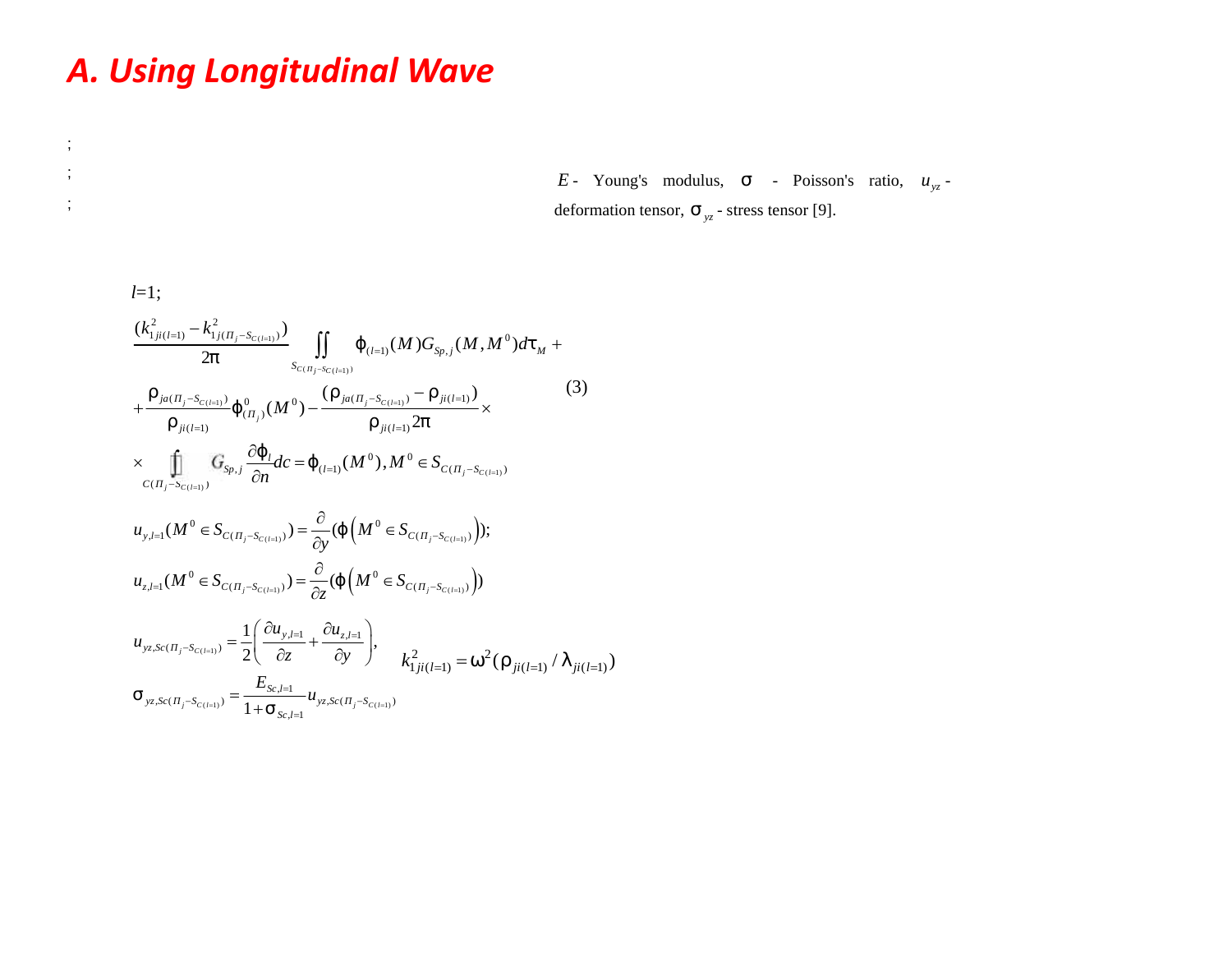### *A. Using Longitudinal Wave*

**A. Using Longitudinal Wave**  
\n
$$
\begin{array}{ll}\n\vdots & \frac{m_{jl}(k_{i,j(l-1)}^2 - k_{i,j(-k(l-1))}^2)}{m_{jl}(k_{j(l-1)}^2 - k_{i,j(-k(l-1))}^2)} \int_{S_{C_{l-j-2}(k(l-1))}}^{S_{l-j}(k(l-1))} \left( \int_{S_{R-j-2}(k(l-1))}^{S_{R-j}(\mu)} \left( \int_{S_{R-j-2}(k(l-1))}^{S_{R-j}(\mu)} \left( \int_{S_{R-j-2}(k(l-1))}^{S_{R-j}(\mu)} \right) \right) \right) \left( \int_{S_{C_{l-j}(\mu)}(k(l-1))}^{S_{R-j}(\mu)} \left( \int_{S_{l-j}(\mu)}^{S_{l-j}(\mu)} \left( \int_{S_{l-j}(\mu)}^{S_{l-j}(\mu)} \right) \right) \right) \left( \int_{S_{l-j}(\mu)}^{S_{l-j}(\mu)} \left( \int_{S_{l-j}(\mu)}^{S_{l-j}(\mu)} \left( \int_{S_{l-j}(\mu)}^{S_{l-j}(\mu)} \right) \right) \right) \left( \int_{S_{l-j}(\mu)}^{S_{l-j}(\mu)} \left( \int_{S_{l-j}(\mu)}^{S_{l-j}(\mu)} \left( \int_{S_{l-j}(\mu)}^{S_{l-j}(\mu)} \right) \right) \right) \left( \int_{S_{l-j}(\mu)}^{S_{l-j}(\mu)} \left( \int_{S_{l-j}(\mu)}^{S_{l-j}(\mu)} \left( \int_{S_{l-j}(\mu)}^{S_{l-j}(\mu)} \right) \right) \right) \left( \int_{S_{l-j}(\mu)}^{S_{l-j}(\mu)} \left( \int_{S_{l-j}(\mu)}^{S_{l-j}(\mu)} \left( \int_{S_{l-j}(\mu)}^{S_{l-j}(\mu)} \right) \right) \right) \left( \int_{S_{l-j}(\mu)}^{S_{l-j}(\mu)} \left( \int_{S_{l-j}(\mu)}^{S_{l-j}(\mu)} \left( \int_{S_{l-j}(\mu)}^{S_{l-j}(\mu)} \right) \right) \right) \left( \int_{S_{l-j}(\mu)}^{S_{l-j}(\mu)} \left( \int_{S_{l-j}(\mu)}^{S_{l-j}(\mu)} \left( \int_{S_{l-j}(\mu)}^{S_{l-j}(\mu)} \right) \
$$

$$
\text{(8)} \stackrel{\textit{f}=2;}{=}
$$

$$
\times \prod_{(\tilde{f})=1}^{N} G_{Sp_{\epsilon,j}} \frac{\partial^{(1)}(1)}{\partial n} dc = \left\{ (1-1) (M^0)_{(i-j-Sc(1=1))}, M^0 \right\} \times \prod_{j=1, j \in S_c}^{N} \frac{\left(k_{1j(i(1=2)}^2 - k_{1j(S_{C(i=1)} - S_{C(i=2)})}^2\right)}{2f} \times \prod_{j=1, j \in S_c}^{N} \left\{ (1-2) (M) G_{Sp,j}(M, M^0) d\mathbf{t}_M + \sum_{\substack{S_{C(S_{C(i=1)} - S_{C(i=2)})} \\ \vdots \\ S_{C(S_{C(i=1)} - S_{C(i=2)})}}}^{N} \left\{ (M^0) - \frac{\left(\cdots j_{\alpha(S_{C(i=1)} - S_{C(i=2)})} - \cdots j_{\alpha(S(i=2)})}{2f} \right) \times \prod_{j=1, j \in S_c}^{N} \frac{\left(\frac{\left(\cdots j_{\alpha(S(i=1)} - S_{C(i=2)})}{2} - \frac{\left(\cdots j_{\alpha(S(i=1)} - S_{C(i=2)})}{2} \right)\right)}{2f} \right\} \times \prod_{j=1, j \in N}^{N} G_{Sp,j} \frac{\partial^{2} (1-2)}{\partial n} dc = \left\{ (1-2) (M^0), \sum_{\substack{C(S_{C(i=1)} - S_{C(i=2)})} \\ \vdots \\ C(S_{C(i=1)} - S_{C(i=2)})}^{N} \left\{ (1-2) (M^0) \right\} \right\} \times \prod_{j=1, j \in N}^{N} G_{Sp,j} \frac{\partial^{2} (1-2)}{\partial n} dc = \left\{ (1-2) (M^0), \sum_{\substack{C(S_{C(i=1)} - S_{C(i=2)})}^{N} \left\{ (1-2) (M^0) \right\}}{N} \right\} \times \prod_{j=1, j \in N}^{N} G_{Sp,j} \frac{\partial^{2} (1-2)}{\partial n} dc = \left\{ (1-2) (M^0), \sum_{\substack{C(S_{C(i=1)} - S_{C(i=2)})}^{N} \left\{ (1-2) (M^0) \right\}}{N} \right\} \times \prod_{j=1, j \in N}^{N} G_{Sp,j} \frac{\partial^{2} (1-2)}
$$

 $S_C(l=1)^{-S}C(l=2)$ 

$$
\times \iint_{S_{c(s_{c(l=1)}-S_{c(l=2)})}} \{ \iint_{S_{c(s_{c(l=1)}-S_{c(l=2)})}} \{ (M)G_{s_{p,j}}(M,M^0)dt_M + \nbrace_{S_{c(s_{c(l=1)}-S_{c(l=2)})}} \times \frac{\nbrace_{S_{c(s_{c(l=1)}-S_{c(l=2)})}} \{ (M)G_{s_{p,j}}(M,M^0)dt_M + \nbrace_{S_{c(s_{c(l=1)}-S_{c(l=2)})}} \times \frac{\nbrace_{S_{c(s_{c(l=1)}-S_{c(l=2)})}} \cdots \iota_{j(l=2)} \}}{\nbrace_{S_{p,j}} \frac{\partial \{ (\iota_{j=2})d_{c} = \{ (\iota_{j=2}) (M^0), \nbrace_{C(s_{c(l=1)}-S_{c(l=2)})}} \times \nbrace_{S_{c(s_{c(l=1)}-S_{c(l=2)})}} \times \frac{\nbrace_{S_{c(s_{c(l=1)}-S_{c(l=2)})}} \cdots \iota_{j(l=2)} \}}{\nbrace_{S_{c(s_{c(l=1)}-S_{c(l=2)})}} \{ (M^0 \times S_{p,j} \times S_{p,j} \times S_{p,j} \times S_{p,j} \times S_{p,j} \times S_{p,j} \times \nbrace_{S_{p,j=1}} \cdots \iota_{j(l=2)} \times \nbrace_{S_{p,j=1}} \{ (M^0 \times S_{p,j} \times S_{p,j} \times S_{p,j} \times S_{p,j} \times S_{p,j} \times S_{p,j} \times S_{p,j} \times S_{p,j} \times S_{p,j} \times S_{p,j} \times S_{p,j} \times S_{p,j} \times S_{p,j} \times S_{p,j} \times S_{p,j} \times S_{p,j} \times S_{p,j} \times S_{p,j} \times S_{p,j} \times S_{p,j} \times S_{p,j} \times S_{p,j} \times S_{p,j} \times S_{p,j} \times S_{p,j} \times S_{p,j} \times S_{p,j} \times S_{p,j} \times S_{p,j} \times S_{p,j} \times S_{p,j} \times S_{p,j} \times S_{p,j} \times S_{p,j} \times S_{p,j} \times S_{p,j} \times S_{p,j} \times S_{p,j} \times S_{p,j} \times S_{p,j} \times S_{p,j} \times S_{p,j} \times S_{p,j} \times S_{p,j} \
$$

$$
\times \prod_{C(S_{C(l=1)}-S_{C(l=2)})} G_{Sp,j} \frac{C \mathfrak{t}_{l=2}}{\partial n} dC = \{ (l=2)} (M^0),
$$

$$
M^{0} \in S_{C(S_{C(l=1)}-S_{C(l=2)})}, \{ (M^{0}) = \{ (l=1) \}
$$

 *<sup>M</sup>* ( 1) ( 2) ( 1) ( 2) ( 1) ( 2) 0 0 , 2 ( ) ( ) 0 0 , 2 , 2 ( ) ( ) ( ); ( ) ( ) *C l C l C l C l C l C l y l C S S C S S z l C l C S S u M S M S y u M S M S z* ( 1) ( 2) ( 1) ( 2) ( 1) ( 2) ( 1) ( 2) ( 1) ( 2) , 2 , 2 , ( ) ( ) , ( ) , ( ) ( ) 1 , <sup>2</sup> 1 *C l C l C l C l C l C l C l C l C l C l y l z l yz Sc S S Sc S S yz Sc S S yz Sc S S Sc S S <sup>u</sup> <sup>u</sup> u z y E u* 2 2 1 ( 2) ( 2) ( 2) ( / ) *ji l ji l ji l k*  (7) 2 2 ( 2) 1 ( 2) 1 ( ( 1) ( 2)) 0 0 0 ( ) ( )2 ( ) ( , ) ( ) ( ) ( )2 *ji l ji l j Sc l Sc l l Sp j M k k M G M M d M*  

$$
k_{1ji(l=2)}^2 = \check{S}^2(\dots_{ji(l=2)}/\,)_{ji(l=2)})
$$

$$
u_{yz,Sc(S_{C(l=1)}-S_{C(l=2)})} = \frac{1}{2} \left( \frac{\partial u_{y,I=2}}{\partial z} + \frac{\partial u_{z,I=2}}{\partial y} \right),
$$
  
\n
$$
\dagger_{yz,Sc(S_{C(l=1)}-S_{C(l=2)})} = \frac{E_{Sc(S_{C(l=1)}-S_{C(l=2)})}}{1+\dagger_{Sc(S_{C(l=1)}-S_{C(l=2)})}} u_{yz,Sc(S_{C(l=1)}-S_{C(l=2)})}
$$
(7)  
\n
$$
k_{1ji(l=2)}^2 = \tilde{S}^2 \left( ..._{ji(l=2)} / \right)_{ji(l=2)} )
$$
  
\n
$$
\frac{w_{ji(l=2)}(k_{1ji(l=2)}^2 - k_{1j(S_{C(l=1)}-Sc(l=2))}^2)}{... (M_{j(S_{C(l=1)}-Sc(l=2))}^0 2f} \times
$$
  
\n
$$
\times \iint_{Sc_{C(S_{C(l=1)}-Sc(l=2))}} \left( \frac{1}{1-2} (M) G_{Sp,j}(M, M^0) d\mathbf{t}_M + \left\{ (0(M^0) - \frac{1}{2} (M) G_{SC(l=1)} - \frac{1}{2} (M) G_{Sp,j}(M, M^0) d\mathbf{t}_M + \left\{ (0(M^0) - \frac{1}{2} (M) G_{SC(l=1)} - \frac{1}{2} (M) G_{Sp,j}(M, M^0) d\mathbf{t}_M + \left\{ (0(M^0) - \frac{1}{2} (M) G_{SC(l=1)} - \frac{1}{2} (M) G_{Sp,j} \right\} d\mathbf{t}_m + \left\{ (0(M^0) - \frac{1}{2} (M) G_{SC(l=1)} - \frac{1}{2} (M) G_{Sp,j} \right\} d\mathbf{t}_m + \left\{ (0(M^0) - \frac{1}{2} (M) G_{SC(l=1)} - \frac{1}{2} (M) G_{Sp,j} \right\} d\mathbf{t}_m + \left\{ (0(M^0) - \frac{1}{2} (M) G_{SC(l=1)} - \frac{1}{2} (M) G_{Sp,j} \right\} d\mathbf{t}_m + \left\{ (0(M^0) - \frac{1}{2} (M) G_{SC(l=1)} - \frac{1}{2} (M) G_{Sp
$$

$$
(b(1-1) bc(1-2))
$$

(6)

$$
u_{yz,Sc(S_{c(i-1)}-S_{c(i-2)})} = \frac{1}{2} \left( \frac{\partial u_{y,l=2}}{\partial z} + \frac{\partial u_{z,l=2}}{\partial y} \right),
$$
  
\n
$$
t_{yz,Sc(S_{c(i-1)}-S_{c(i-2)})} = \frac{E_{sc(S_{c(i-1)}-S_{c(i-2)})}}{1 + t_{sc(S_{c(i-1)}-S_{c(i-2)})}} u_{yz,Sc(S_{c(i-1)}-S_{c(i-2)})}
$$
(7)  
\n
$$
k_{1ji(l=2)}^2 = \tilde{S}^2 \left( ...,_{ji(l=2)}/1 \right)_{ji(l=2)})
$$
  
\n
$$
..._{ji(l=2)} (k_{1ji(l=2)}^2 - k_{1j(Sc(l=1)-Sc(l=2))}^2) \times
$$
  
\n
$$
\times \iint_{...} \left( I_{l=2} (M) G_{Sp,j}(M, M^0) d\mathbf{t}_M + \left\{ (0(M^0) - \frac{(...,_{ja((Sc(l=1)-Sc(l=2))}-..._{ji(l=2)})}{(M_{j(Sc(l=1)-Sc(l=2))}-..._{ji(l=2)})} \right) \times
$$
  
\n
$$
... (M_{j(Sc(l=1)-Sc(l=2))}^2 - \frac{\partial}{\partial n} d c =
$$
  
\n
$$
= \left\{ (1-2) (M_{j(Sc(l=1)-Sc(l=2))}^0, M_{j(Sc(l=1)-Sc(l=2))}^0, M_{j(Sc(l=1)-Sc(l=2))}^0, M_{j(Sc(l=1)-Sc(l=2))}^0, M_{j(Sc(l=1)-Sc(l=2))}^0, M_{j(Sc(l=1)-Sc(l=2))}^0 \right\}
$$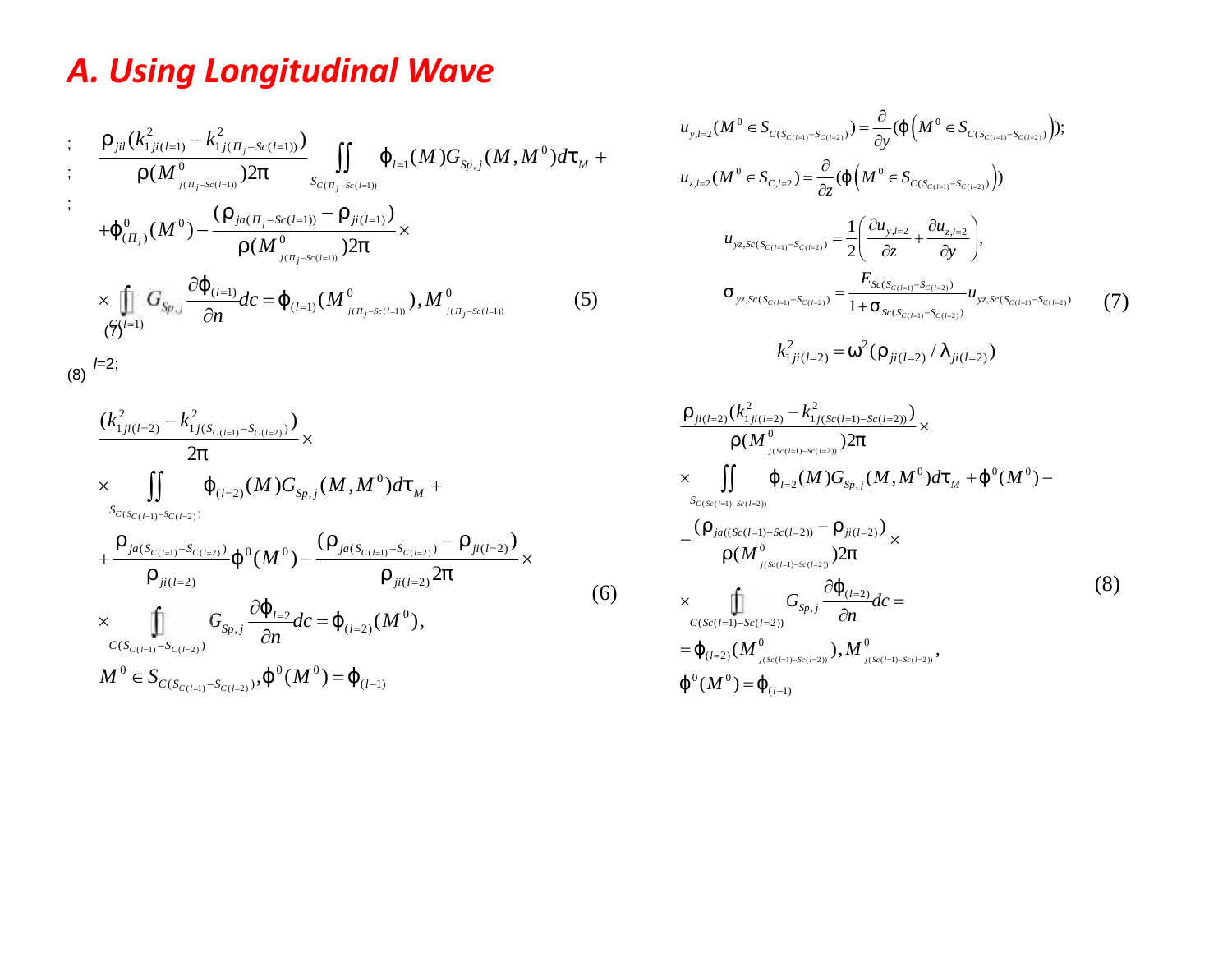#### *A. Using Longitudinal Wave* ; ;

 $u_{vz, Sc(S_{C(X, y)} - S_{C(X, y)})} = \frac{1}{2} \left[ \frac{v_{vz, z}}{2} + \frac{v_{vz, z}}{2} \right]$ 

 $-S_{C(l=3)}$   $-\frac{1}{2}$   $\frac{1}{2}$   $\frac{1}{2}$ 

;*l*=3=L

A. Using Longitudinal Wave  
\n
$$
\sum_{i=3-1}^{n} \frac{(k_{i,j(i+3)}^2 - k_{i,j(s_{i(i+3)}-s_{i(i+1)})}^2)}{2f} \times \frac{m_{ji}(k_{i,j(i+3)}^2 - k_{i,j(s_{i(i+3)}-s_{i(i+3)})}^2)}{m_{ji}(k_{i+3}^2 - k_{i,j(s_{i+3}+s_{i+3})}^2)} \times \frac{m_{ji}(k_{i,j(s_{i+3}+s_{i+3})}^2 - k_{i,j(s_{i+3}+s_{i+3})}^2)}{m_{ji}(k_{i+3}+s_{i+3})} \times \frac{1}{k_{i,j}(M)G_{s_{p,j}}(M,M^0)dt_M + \frac{1}{k_{i,j}(M)G_{s_{p,j}}(M,M^0)dt_M + \frac{1}{k_{i,j}(M)G_{s_{p,j}}(M,M^0)dt_M + \frac{1}{k_{i,j}(M)G_{s_{p,j}}(M,M^0)dt_M + \frac{1}{k_{i,j}(M)G_{s_{p,j}}(M,M^0)dt_M + \frac{1}{k_{i,j}(M)G_{s_{p,j}}(M,M^0)dt_M + \frac{1}{k_{i,j}(M)G_{s_{p,j}}(M,M^0)dt_M + \frac{1}{k_{i,j}(M)G_{s_{p,j}}(M,M^0)dt_M + \frac{1}{k_{i,j}(M)G_{s_{p,j}}(M,M^0)dt_M + \frac{1}{k_{i,j}(M)G_{s_{p,j}}(M,M^0)dt_M + \frac{1}{k_{i,j}(M)G_{s_{p,j}}(M,M^0)dt_M + \frac{1}{k_{i,j}(M)G_{s_{p,j}}(M,M^0)dt_M + \frac{1}{k_{i,j}(M)G_{s_{p,j}}(M,M^0)dt_M + \frac{1}{k_{i,j}(M)G_{s_{p,j}}(M,M^0)dt_M + \frac{1}{k_{i,j}(M)G_{s_{p,j}}(M,M^0)dt_M + \frac{1}{k_{i,j}(M)G_{s_{p,j}}(M,M^0)dt_M + \frac{1}{k_{i,j}(M)G_{s_{p,j}}(M,M^0)dt_M + \frac{1}{k_{i,j}(M)G_{s_{p,j}}(M,M^0)dt_M + \frac{1}{k_{i,j}(M)G_{s_{p,j}}(M,M^0)dt_M + \frac{1}{k_{i,j}(M)G_{s
$$

 $\frac{1}{2} \left( \frac{\partial u_{y,l=3}}{\partial z} + \frac{\partial u_{z,l=3}}{\partial y} \right),$ 

 $u_{v,l=3}$   $\partial u_{v,l=3}$ 

 $E_{S_c l=3}$ 

 $\left( \begin{aligned} &\frac{\partial u_{y,l=3}}{\partial z} + \frac{\partial u_{z,l=3}}{\partial y} \end{aligned} \right), \ &\frac{E_{sc,l=3}}{+ \frac{1}{1} \sum_{sc,l=3} u_{yz,Sc(S_{C(l=2)}-S_{C(l=3)})}}$ 

 $\int_{S_C}$   $\int_{S_C}$  =3

 $1+\frac{1}{s}$   $\sum_{l=3}^{s}$   $\sum_{l=3}^{s}$   $\sum_{l=3}^{s}$   $\sum_{l=3}^{s}$   $\sum_{l=3}^{s}$ 

 $=3$  .

 $\int_{V_z} \int_{S(z)} (S_{C(z)}, -S_{C(z)}) = \frac{Z_{S(z)}Z}{1 + Z_{Vz}} u_{Vz} S_{C}(S_{C(z)}, -S_{C(z)})$ 

$$
\frac{\cdots_{jil}(k_{1ji(l=3)}^{2} - k_{1j(Sc(l=2)-Sc(l=3))}^{2})}{\cdots (M_{j(Sc(l=2)-Sc(l=3))}^{0})} \times
$$
\n
$$
\times \iint_{S_{c(Sc(l=2)-Sc(l=3))}} {\left\{ \int_{l=3}^{l} (M) G_{Sp,j}(M, M^{0}) d\tau_{M} + S_{c(Sc(l=2)-Sc(l=3))} - \cdots \frac{j(l=3)}{2}} \right\}}
$$
\n
$$
+ {\left\{ \begin{array}{c} 0(M^{0}) - \frac{\left( \ldots \right)j_{d(Sc(l=2)-Sc(l=3))} - \cdots j_{l(l=3)}^{l(l=3)} \right)}{ \cdots (M^{0})} \right\}} \times
$$
\n
$$
\downarrow \qquad \qquad \frac{\partial}{\tau} \left\{ \left( \frac{l=3}{l=3} \right) \cdot 10 - \left( \frac{\partial}{\tau} \right)^{0} \right\}} \end{array}
$$
\n(11)

**IVC**  
\n
$$
\frac{m_{jil}(k_{1jil(-3)}^2 - k_{1j(Sc(l-2)-Sc(l-3))}^2)}{m(M_{0,Sc(l-2)-Sc(l-3))}^2} \times
$$
\n
$$
d_{M}^4 + \frac{\times \iint_{S_{c(s(l-2)-Sc(l-3))}} \left\{ l_{-3}(M)G_{Sp,j}(M,M^0)dl_{M} + s_{C_{c(s-3)-}} - \frac{\times}{j(l-3)} \right\}}{m_{(N-1)(3)}^2} \times \frac{m_{j(l-3)}^2}{m(M^0) - \frac{\left( \dots j_d((Sc(l-2)-Sc(l-3)) - \dots j_l(l-3)}{j(l-3)} \right)}{m(M^0) - \frac{\times}{j(l-3)} G_{Sp,j} \frac{\partial \left\{ l_{(l-3)}^2}{\partial n} dc = \left\{ l_{(l-3)}^2 (M_{j(Sc(l-2)-Sc(l-3))}^0 \right\} \right\}}{m_{j(Sc(l-2)-Sc(l-3))}^0}, \qquad (11)
$$
\n
$$
M_{j(Sc(l-2)-Sc(l-3))}^0, \{^0(M^0) = \left\{ l_{(l-2)}^0 \right\}
$$
\n
$$
m_{j(S_{c(l-2)-Sc(l-3))}^0}, \{^0(M^0) = \left\{ l_{(l-2)}^0 \right\}
$$
\n
$$
m_{j(S_{c(l-2)-Sc(l-3))}^0}, \{^0(M^0) = \left\{ l_{(l-2)}^0 \right\}
$$
\n
$$
m_{j(S_{c(l-2)-Sc(l-3))}^0}^0
$$
\n
$$
m_{j(S_{c(l-2)-Sc(l-3))}^0}^0
$$
\n
$$
m_{j(S_{c(l-2)-Sc(l-3))}^0}^0
$$
\n
$$
m_{j(S_{c(l-2)-Sc(l-3))}^0}^0
$$
\n
$$
m_{j(S_{c(l-2)-Sc(l-3))}^0}^0
$$
\n
$$
m_{j(S_{c(l-2)-Sc(l-3))}^0}^0
$$
\n
$$
m_{j(S_{c(l-2)-Sc(l-3))}^0}^0
$$
\n
$$
m_{j(S_{c(l-2)-Sc(l-3))}^0}^0
$$
\n<math display="block</b>

 $=\left\{ \frac{1}{(l-2)} \right\}$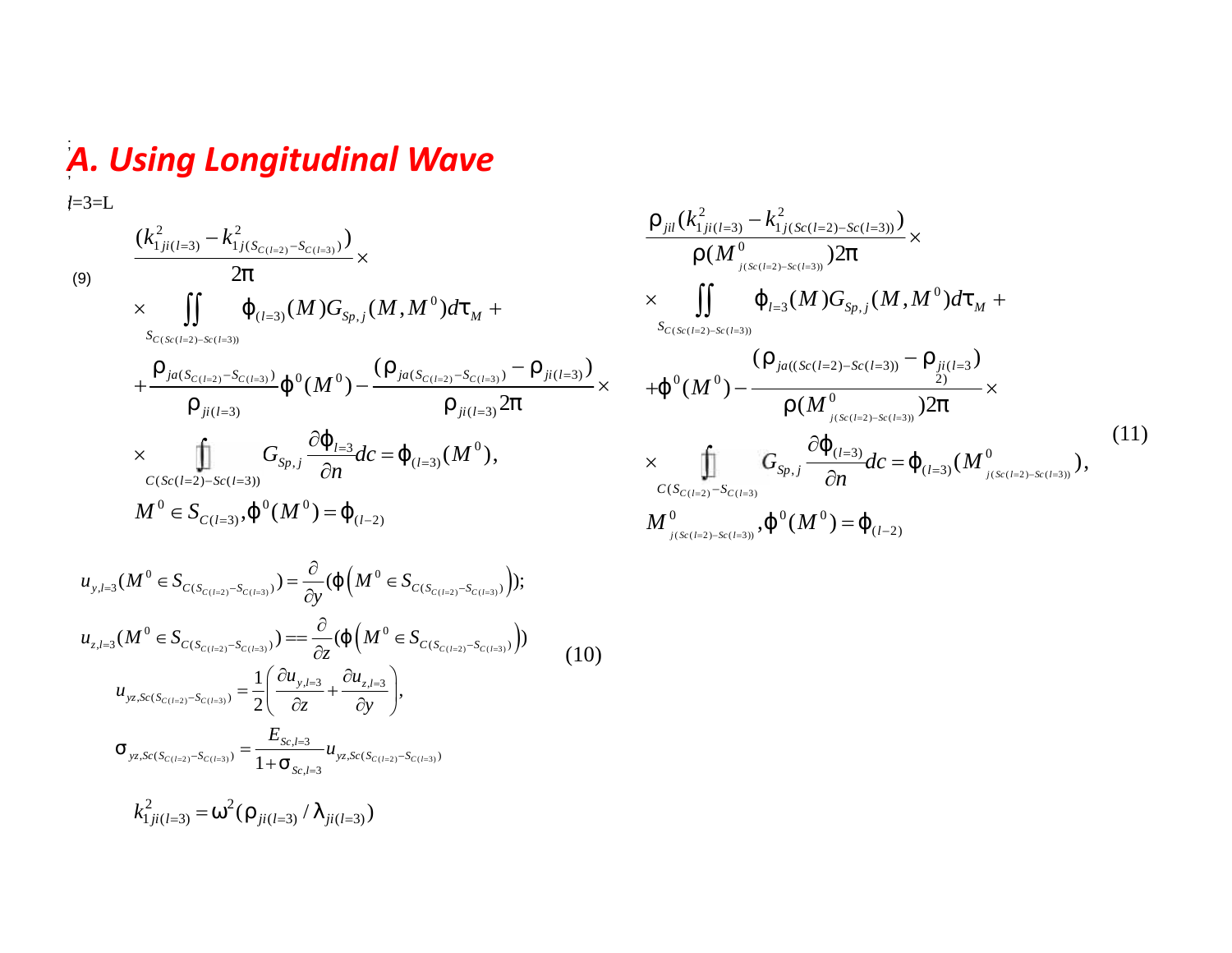## Conclusions

If, when moving to the next hierarchical level, the two-dimensionality axis does not change, but only the cross-sectional geometries of nested structures change, then the iterative process refers to modeling the displacement vector when moving from the previous hierarchical level to the next level. Within each hierarchical level, an integro-differential equation and an integro differential representation are calculated using equations (3,5; 6,8; 9,11). If at some hierarchical level the structure of a local heterogeneity splits into several heterogeneities, then the double and contour integrals in expressions (3,5; 6,8; 9,11) are taken over all heterogeneities. In this algorithm, the case is considered when the physical properties of heterogeneities of the same level are the same, only the boundaries of the regions differ, and the centers of the hierarchical regions are shifted relative to each other. In this case, internal stresses are associated with the effect of shear in the rock massif. Thanks to the use of a model of a layered block medium with hierarchical inclusions, it is possible with the help of acoustic monitoring to determine the position of the highest values of internal stresses, to determine the type of stresses that have arisen and, with less effort, to implement the method of unloading the rock mass. If it is necessary to conduct short-term predictive monitoring of geodynamic areas and determine more accurately the position of the impending earthquake, as borehole active acoustic observations, they must be adjusted to a layered block model with hierarchical inclusions, and the values of the tensor of internal hierarchical stresses should be used as the observed monitoring parameter.